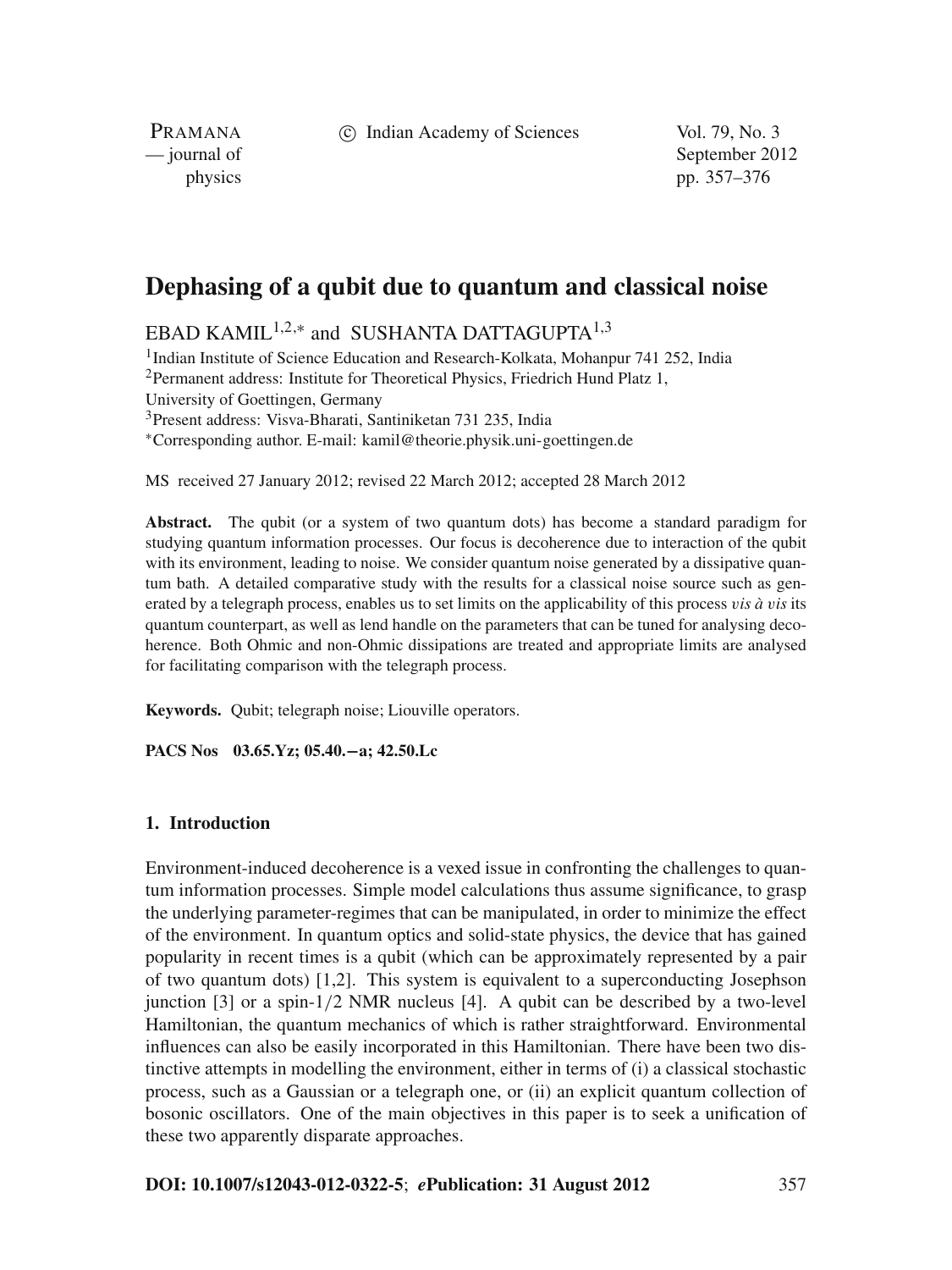### *Ebad Kamil and Sushanta Dattagupta*

We consider an electron hopping between two single-level quantum dots, coupled via a tunnelling coefficient  $\Delta$  and an asymmetric bias  $\epsilon$ . Denoting by  $|L\rangle$  and  $|R\rangle$  the left and right dot states, the qubit Hamiltonian, indicated by the subscript  $q$ , can be written as

$$
\mathcal{H}_q = \Delta (|L\rangle\langle R| + |R\rangle\langle L|) + \epsilon (|L\rangle\langle L| - |R\rangle\langle R|).
$$
\n(1)

If we introduce the so-called bonding and antibonding states as the spin 'up' and spin 'down' states of the Pauli matrix  $\sigma_z$ , denoted by  $|+\rangle$  and  $|-\rangle$  respectively, as

$$
|+\rangle = \frac{1}{\sqrt{2}} (|L\rangle + |R\rangle),
$$
  

$$
|-\rangle = \frac{1}{\sqrt{2}} (|L\rangle - |R\rangle).
$$
 (2)

 $\mathcal{H}_q$  can be cast into more familiar notation:

$$
\mathcal{H}_q = \Delta \sigma_z + \epsilon \sigma_x,\tag{3}
$$

where  $\sigma_x$  is the other Pauli matrix that is off-diagonal in the representation in which  $\sigma_z$  is diagonal.

In order to incorporate the effect of the environment on the qubit, our strategy is to expand the Hilbert space to re-express the system Hamiltonian as

$$
\mathcal{H}_s = \mathcal{H}_q + \tau_z(\zeta_\Delta \sigma_z + \zeta_\epsilon \sigma_x),\tag{4}
$$

where  $\tau_z$  is yet another Pauli matrix, which could represent a spin- $1/2$  impurity, for instance. The idea is to couple the  $\tau_z$ -system to a bath of bosonic oscillators, thereby causing fluctuations in  $\tau_z$ . The resulting full Hamiltonian can be written as

$$
\mathcal{H} = \mathcal{H}_s + \tau_x \sum_k g_k (b_k + b_k^{\dagger}) + \sum_k \omega_k b_k^{\dagger} b_k.
$$
 (5)

Here  $b_k^{\dagger}(b_k)$  are boson creation (annihilation) operators,  $g_k$  are coupling constants and  $\omega_k$ is the harmonic oscillator frequency of the *k*th mode.

It is interesting to physically assess the effect of the coupling term (proportional to  $g_k$ ) on the system Hamiltonian  $\mathcal{H}_s$ . Because  $\tau_x$  is purely off-diagonal in the  $\tau_z$ -representation, it would cause 'spin-flips' in  $\tau_z$  between two allowed values  $+1$  and  $-1$ , as in the celebrated Glauber model of Ising kinetics [5]. These flips would occur with an amplitude field that would be proportional to  $g_k$  and time-varying bosonic operators  $b_k^{\dagger}(t)(b_k(t))$ , in the interaction representation of the last term in eq. (5). The net effect on  $\mathcal{H}_s$  is a 'quantum noise', encapsulated by  $\tau_z(t)$ . In a suitable limit, when the latter, i.e.  $\tau_z(t)$ , could be replaced by a classical noise  $\eta(t)$  that jumps at random between  $\pm 1$ , the system Hamiltonian would be stochastic, given by

$$
\mathcal{H}_s(t) = \mathcal{H}_q + \eta(t)(\zeta_{\Delta}\sigma_z + \zeta_{\epsilon}\sigma_x),\tag{6}
$$

where  $\eta(t)$  is a two-state jump process or a telegraph process. While we shall present below a fully quantum mechanical treatment of eq. (5), our aim will also be to set conditions under which a classical stochastic description via a telegraph process of  $\eta(t)$ , as expounded in detail by Tokura and Itakura [6], would ensue from the quantum formulation.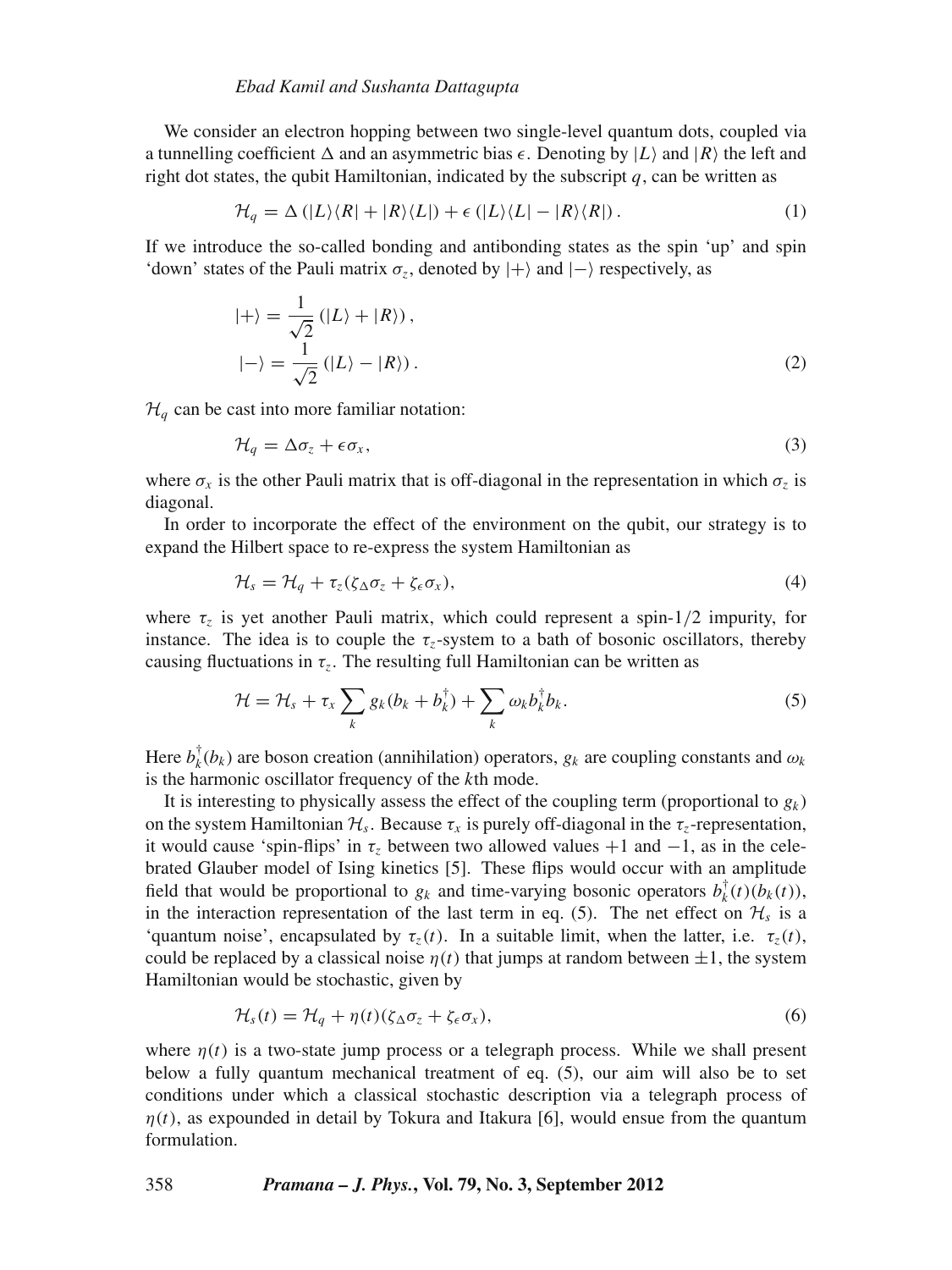The form of the Hamiltonian in eq. (5) falls under the general scheme of a system-plusbath approach to non-equilibrium statistical mechanics, in which the full Hamiltonian is written as

$$
\mathcal{H} = \mathcal{H}_s + \mathcal{H}_I + \mathcal{H}_B,\tag{7}
$$

where  $\mathcal{H}_I$  is the interaction Hamiltonian and  $\mathcal{H}_B$  is the bath Hamiltonian. In the present instance,

$$
\mathcal{H}_I = \tau_x \sum_k g_k (b_k + b_k^{\dagger}),
$$
  

$$
\mathcal{H}_B = \sum_k \omega_k b_k^{\dagger} b_k.
$$
 (8)

As we shall be employing a Liouvillean approach to the dynamics governed by  $H$ , it is useful to explain the notation. The Liouville operator  $\mathcal{L}$ , associated with  $\mathcal{H}$ , is defined by

$$
\mathcal{L}A = \frac{1}{\hbar} \left[ \mathcal{H}, A \right],\tag{9}
$$

where *A* is an arbitrary but ordinary operator. Thus a Liouville operator yields an ordinary operator when it operates on an operator (as in the right-hand side of eq. (9)), just as an operator, operating on a wavefunction, yields another wavefunction. We shall designate the 'states' of a Liouville operator by round brackets: |), in analogy with the Dirac ket vectors:  $\vert$  for the wavefunctions. The decomposition in eq. (7) further allows  $\mathcal L$  to be split as

$$
\mathcal{L} = \mathcal{L}_s + \mathcal{L}_I + \mathcal{L}_B. \tag{10}
$$

The Liouville dynamics effected by  $\mathcal L$  on the density operator  $\rho$ , leading to a non-Markovian master equation, in the context of the decoherence of a qubit (as well as a collection of qubits) have been extensively studied by Kurizki and collaborators [7]. They have also considered the additional influence of external time-varying fields for controlling decoherence, dynamically. While we shall be employing a very similar approach, our treatment will differ from Gordon *et al* [7]. The latter utilize the Born approximation, valid for weak coupling constants  $g_k$ , whereas we shall consider strong coupling in which  $g_k$  will be treated to all orders. Also the dissipation in the more general quantum system has been thoroughly studied in the context of semiclassical theory for many-body systems [8] and the important case of qubit relaxation, while being resonantly coupled to forcing has been treated in ref. [9].

Such strong coupling considerations are the hallmark of functional integral treatments of quantum dissipative systems, e.g. that of a spin-boson Hamiltonian [10]. Furthermore, our focus in the classical limit of the quantum noise will be a telegraph process as opposed to the much-studied Gaussian stochastic processes. Similar spin-boson Hamiltonians, akin to eq. (5), have been considered in the past [11], though the comparison has not been dealt with, to the best of our knowledge.

With these preliminaries the paper is organized as follows: In §2 we outline the mathematical steps for a resolvent expansion of the averaged time-development operator in the Laplace transform space, the average being carried out over the Hilbert spaces of  $\tau_z$  and  $\mathcal{H}_B$ . The latter is expressed in terms of a 'self-energy' whose form is provided.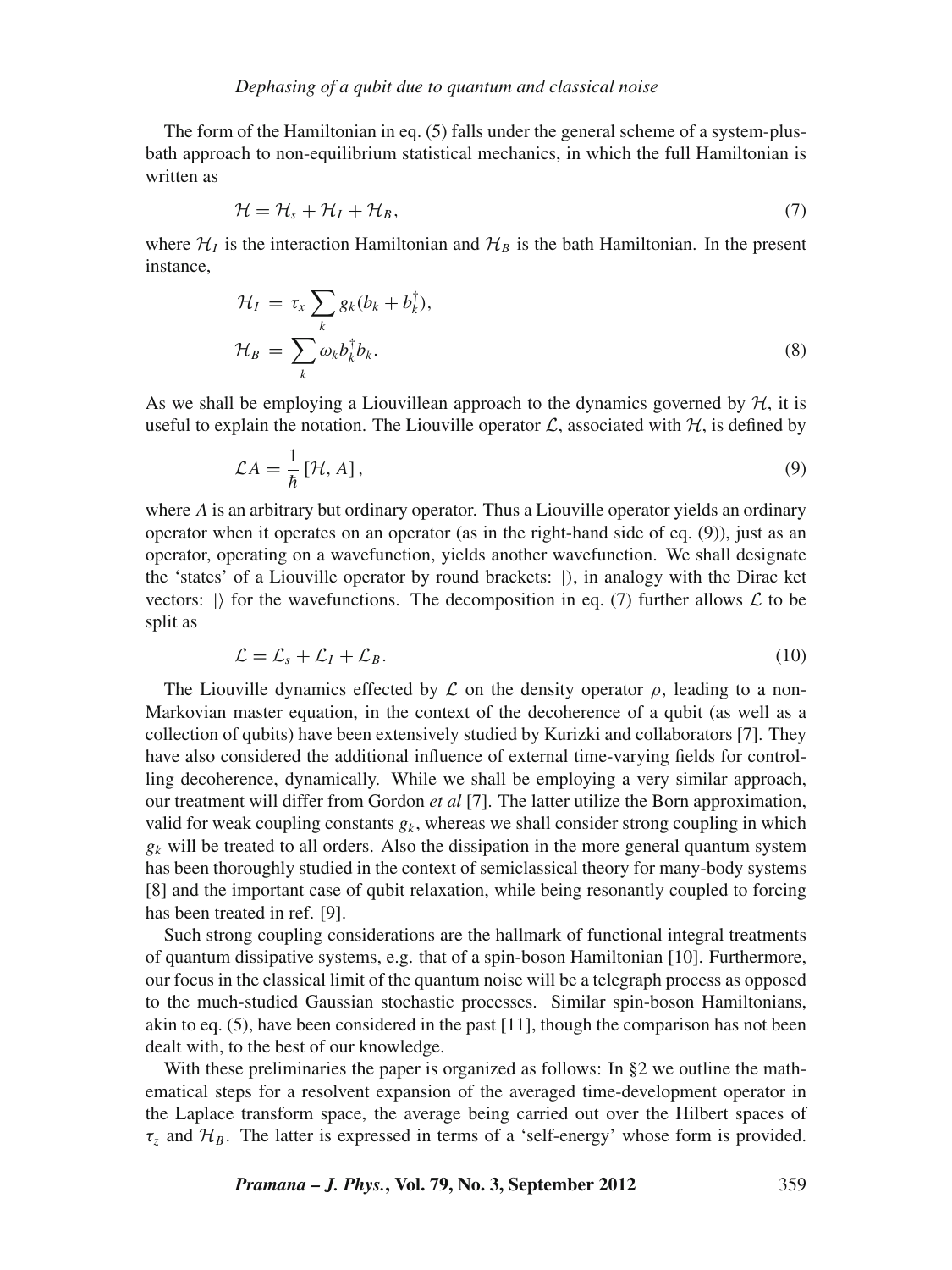In §3 explicit results are presented for the much explored Ohmic-dissipation model and comparisons are drawn with the classical telegraph process, results of which are given in Appendix. For facilitating comparison we discuss fluctuation in bias and hopping separately. In a subsection of §3, we indicate results for non-Ohmic situations as well. Finally in §4, we discuss the issue of partial decoherence, recently studied by us in the context of the telegraph process [12], to put it under the perspective of quantum noise. Section 5 contains a few concluding remarks.

# **2. Theoretical formulation**

In order to incorporate strong-coupling effects, it is convenient to transform the Hamiltonian  $H$  in eq. (5) with the aid of a unitary transformation defined by the operator:

$$
S = \exp\left[-\sum_{q} \frac{g_q}{2\omega_q} (b_q - b_q^{\dagger}) \tau_z\right] \exp\left[-i\frac{\pi}{2} \tau_y\right].
$$
 (11)

The transformed Hamiltonian is given by

$$
\tilde{\mathcal{H}} = S\mathcal{H}S^{-1}.\tag{12}
$$

What the second term in *S* does is to cause a rotation in the  $\tau$ -space by an angle of  $\pi/2$ about the *y*-axis, in the anticlockwise direction such that  $\tau_x \to \tau_z$  and  $\tau_z \to -\tau_x$ . The first term in *S* then eliminates the interaction term  $\mathcal{H}_I$  but puts the onus of coupling on  $\mathcal{H}_s$  itself (besides generating an innocuous 'counter term' that is constant, and can be dropped). The net result is

$$
\tilde{\mathcal{H}} = \mathcal{H}_q - \frac{1}{2} (\tau^- B_+ + \tau^+ B_-) \left( \zeta_\Delta \sigma_z + \zeta_\epsilon \sigma_x \right) + \sum_k \omega_k b_k^\dagger b_k, \tag{13}
$$

where

$$
f\tau_{\pm} = \tau_x \pm i\tau_y,
$$
  
\n
$$
B_{\pm} = \exp\left[\pm \sum_{q} \frac{g_q}{2\omega_q} (b_q - b_q^{\dagger})\right].
$$
\n(14)

The transformed Hamiltonian  $H$  is now endowed with a new interaction term that may be written as

$$
\tilde{\mathcal{H}}_I = -\frac{1}{2} (\tau^- B_+ + \tau^+ B_-) \left( \zeta_\Delta \sigma_z + \zeta_\epsilon \sigma_x \right). \tag{15}
$$

The important point however is that any perturbation treatment of  $\mathcal{H}_I$  is tantamount to treating the coupling to all orders as  $g_q$  now occurs in the exponent as is evident from the structure of  $B_{\pm}$  (see eq. (14)). Equation (13) is again of the generic form of eq. (7) except that the 'system' is now the qubit itself as  $\mathcal{H}_s$  is replaced by  $\mathcal{H}_q$ !

With reference to the Liouvillean in eq. (10) the equation of motion for the density operator  $ρ$  reads as

$$
\frac{\partial}{\partial t}\rho(t) = -i\mathcal{L}\rho(t). \tag{16}
$$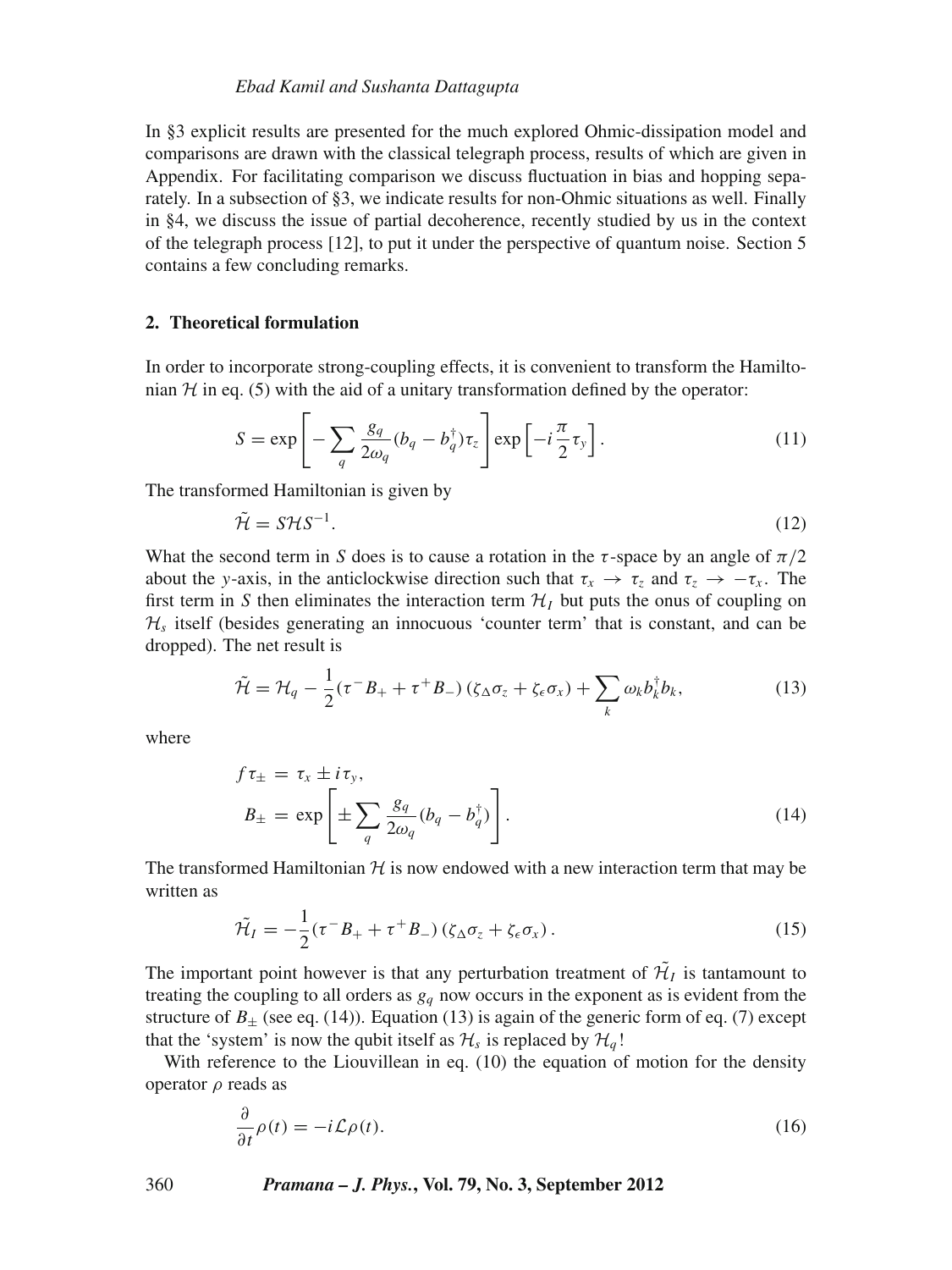Unlike other approaches [6,7] we find it convenient to work with the Laplace transforms, defined by

$$
\rho(z) = \int_0^\infty dt \, e^{-zt} \rho(t). \tag{17}
$$

From eq. (16) then

$$
\rho(z) = (U(z)) \rho(t = 0), U(z) = (z + i\mathcal{L})^{-1}.
$$
\n(18)

We employ the usual factorization approximation that at  $t = 0$  the qubit and the bath are decoupled [13], so that

$$
\rho(t=0) = \rho_q(0) \otimes \rho_B,\tag{19}
$$

where  $\rho_q(0)$  is the qubit density operator at time  $t = 0$ ,  $\rho_B = \exp(-\beta \mathcal{H}_B)/Z_B$ , is the canonical density operator for the bath and  $Z_B$  is the corresponding partition function. Underlying the prescription in eq. (19) is the assumption that the bath always remains in equilibrium at a fixed temperature *T* while the qubit evolves from an arbitrary state. For most of our derived expressions we shall assume that the electron is on the left dot at  $t = 0$ , i.e.

$$
\rho_q(0) = |L\rangle\langle L|.\tag{20}
$$

Translated to the 'bonding' and 'antibonding' basis, this implies

$$
\rho_q(0) = \frac{1}{2} (1 + \sigma_x). \tag{21}
$$

(We shall return in §4 to a more general initial condition.) The Laplace transform of the so-called reduced density operator can be written as

$$
\rho_{\mathcal{R}}(z) = \text{Tr}_{\tau} \otimes \text{Tr}_{B} \left[ (U(z)) \rho_{B} \right] \rho_{q}(0), \tag{22}
$$

where  $Tr_{\tau}(\cdots)$  denotes trace over the eigenstates of  $\tau_{z}$  whereas  $Tr_{B}(\cdots)$  specifies trace over the bath (i.e. eigenstates of  $\mathcal{H}_B$ ). Because the trace is invariant under the unitary transformations (e.g. in eq. (11)), Eq. (22) can be equivalently expressed as

$$
\rho_{\mathcal{R}}(z) = \text{Tr}_{\tau} \otimes \text{Tr}_{B}[(\tilde{U}(z))\rho_{B}]\rho_{q}(0), \qquad (23)
$$

where the tilde on  $U(z)$  implies that the corresponding time-evolution is now governed by  $\hat{U}$  of eq. (13).

Denoting the Liouville operator associated with  $\tilde{\mathcal{H}}_I$  as  $\tilde{\mathcal{L}}_I$ , we have upto second order in  $\tilde{\mathcal{H}}_I^8$ ,

$$
\rho_R(z) = \left[ \left( z + i \mathcal{L}_q + \tilde{\sum}(z) \right)^{-1} \rho_q(0) \right],\tag{24}
$$

where the self-energy  $\sum_{i=1}^{\infty} (z_i)$  is given as

$$
\sum_{i=1}^{N} (z) = \text{Tr}_{\tau} \otimes \text{Tr}_{B} [\tilde{\mathcal{L}}_{I} (z + i(\mathcal{L}_{q} + \mathcal{L}_{B}))^{-1} \tilde{\mathcal{L}}_{I} \rho_{B}]. \tag{25}
$$

*Pramana – J. Phys.***, Vol. 79, No. 3, September 2012** 361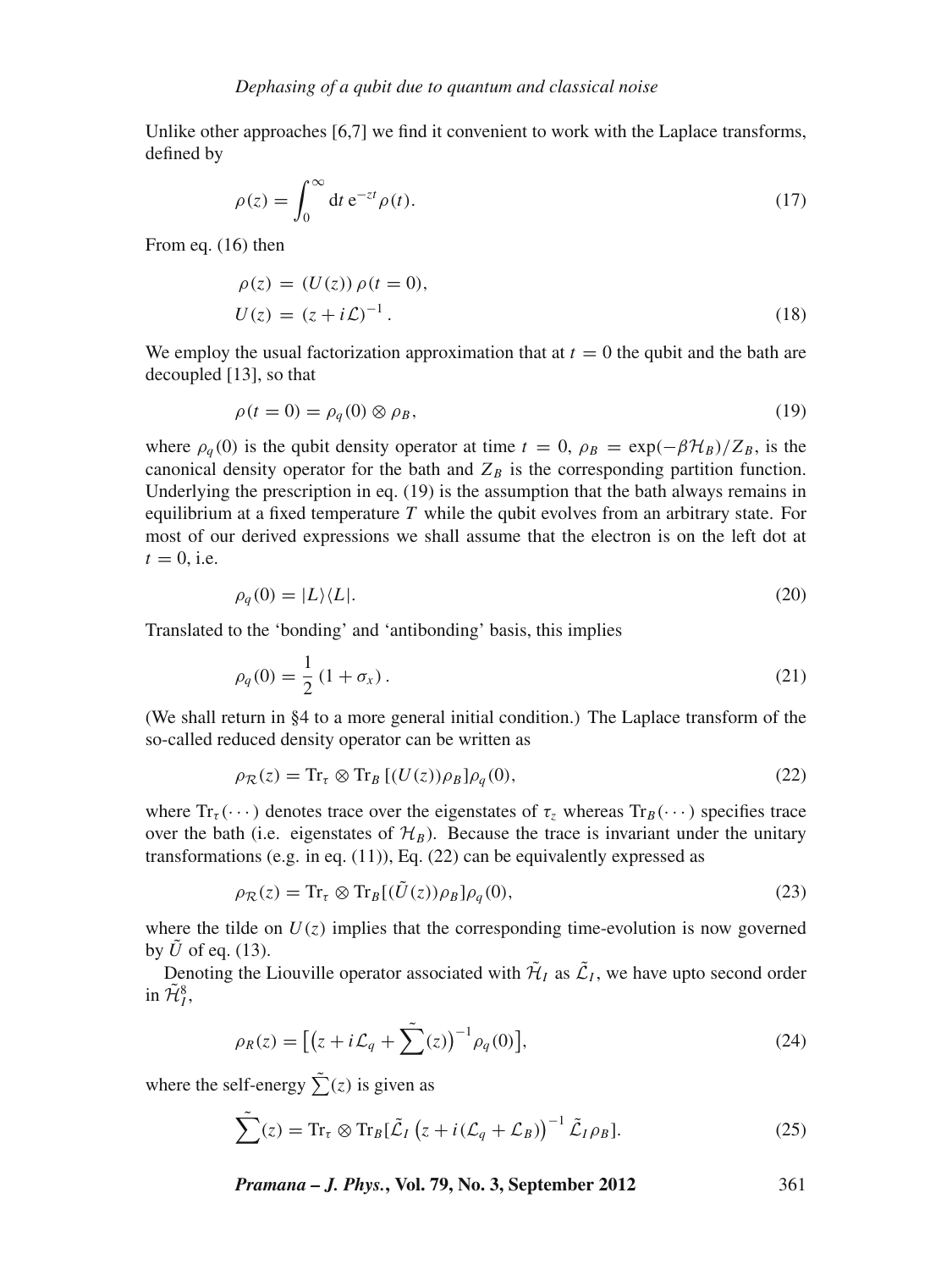The *z*-dependence (or frequency dependence) of  $\sum(z)$  implies that the underlying dynamics is non-Markovian, in general. We emphasize once more that though the self-energy is computed to second order in  $\tilde{\mathcal{L}}_I$ , the theory is valid to arbitrary orders in the original coupling constants  $g_k$ . Hence, the resultant master equation in the time domain that emanates from eq. (24) is of more general validity than the one obtained in the Bornapproximation [7].

Our next step is to write the matrix elements of the self-energy  $\sum_{i=1}^{n} (z_i)$ . It is clear that  $\sum_{r=0}^{\infty}$  (*z*) is a Liouvillean in the  $\sigma$ -subspace alone because  $\tau$  and the bath variables are averaged over, in eq. (25). Hence,  $\sum_{i=1}^{n} (z)$  has a 4  $\times$  4 matrix representation in the 'eigenbasis'  $|\mu\nu\rangle$  (note the round brackets used for 'states' of the Liouvillean), wherein  $|\mu\rangle$ ,  $|\nu\rangle$ .... are the eigenkets of  $\sigma_z$ . Clearly then, the rows and columns of the 4  $\times$  4 matrix would be labelled by  $|++\rangle$ ,  $|--\rangle$ ,  $|+-\rangle$  and  $|-+\rangle$ , respectively. Additionally, while performing the traces in eq. (25), we would need to sum over the eigenstates of  $\tau$ <sub>z</sub> and  $\mathcal{H}_B$ , as follows:

$$
\tau_z|s_1\rangle = s_1|s_1\rangle,
$$
  
\n
$$
\mathcal{H}_B|n_b\rangle = E_{n_b}|n_b\rangle,
$$
\n(26)

etc. With these explanatory remarks about the notation, the matrix elements of  $\sum(z)$  turn out to be generalized forms of those given in ref. [14]:

$$
\left(\mu\nu\left|\sum_{i=1}^{N}z_{i}\right|\mu' \nu'\right) = \sum_{n_{b}n_{b}^{1} s_{1} s_{2}} \left[\delta_{\nu\nu'}\sum_{\eta} \frac{\langle\mu n_{b} s_{1}|H_{I}| \eta n_{b}^{1} s_{2}\rangle \langle\eta n_{b}^{1} s_{2}|H_{I}| \mu' n_{b} s_{1}\rangle}{z + i(E_{\eta} - E_{\nu}) + i(E_{n_{b}^{1}} - E_{n_{b}})}\right] + \delta_{\mu'\mu} \sum_{\eta} \frac{\langle\nu' n_{b} s_{1}|H_{I}| \eta n_{b}^{1} s_{2}\rangle \langle\eta n_{b}^{1} s_{2}|H_{I}| \nu n_{b} s_{1}\rangle}{z + i(E_{\mu} - E_{\eta}) + i(E_{n_{b}} - E_{n_{b}^{1}})} - \frac{\langle\mu n_{b} s_{1}|H_{I}| \mu' n_{b}^{1} s_{2}\rangle \langle\nu' n_{b}^{1} s_{2}|H_{I}| \nu n_{b} s_{1}\rangle}{z + i(E_{\mu'} - E_{\nu}) + i(E_{n_{b}^{1}} - E_{n_{b}})} - \frac{\langle\mu n_{b} s_{1}|H_{I}| \mu' n_{b}^{1} s_{2}\rangle \langle\nu' n_{b}^{1} s_{2}|H_{I}| \nu n_{b} s_{1}\rangle}{z + i(E_{\mu} - E_{\nu'}) + i(E_{n_{b}} - E_{n_{b}^{1}})} \times \langle n_{b}| \rho_{B}|n_{b}\rangle.
$$
\n(27)

From the structure of  $\tilde{\mathcal{H}}_I$  in eq. (15) it is evident that the bath variables enter only through the operators  $B_{\pm}$ . Therefore, when we sum over the bath indices  $n_b$ ,  $n'_b$ , etc., with the Boltzmann weight  $\langle n_b|\rho_B|n_b\rangle$ , we end up with correlation fucntions of  $B_{\pm}$ , as follows:

$$
\Phi_{ij}(t) = \text{Tr}_B\left(\rho_B B_i(0)B_j(t)\right) = \langle B_i(0)B_j(t)\rangle, \quad i, j = + \text{ or } -.
$$
 (28)

As it happens, the only non-zero components of the correlation function are

$$
\Phi_{+-}(t) = \Phi_{-+}(t) = \langle B_{\pm}(0)B_{\mp}(t) \rangle
$$
  
=  $\exp \left\{-\sum_{q} \frac{4g_q^2}{\omega_q^2} \left[ \coth \left( \frac{\beta \omega_q}{2} \right) \left( 1 - \cos \omega_q t \right) + i \sin \omega_q t \right] \right\}$ . (29)

An essential attribute of quantum dissipative system is that the system  $\mathcal{H}_B$  is taken to the limit of an infinitely large number of bosonic modes. This implies that the discrete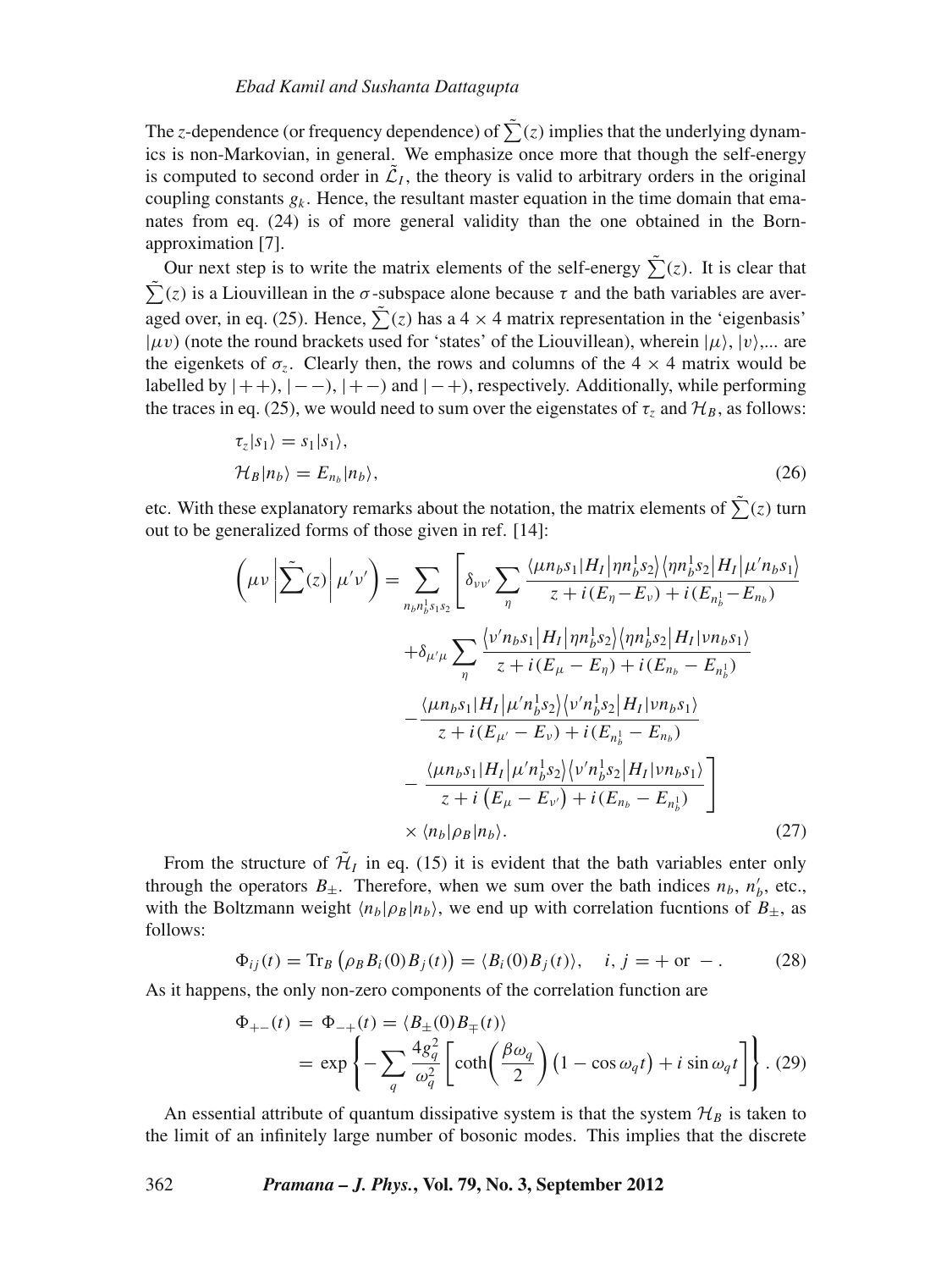sum over *q* has to be replaced by an integral over continously varying frequencies  $\omega$  with an appropriate weight called the 'spectral density'  $J(\omega)$ . Thus

$$
\phi(\tau) = \exp\left\{-2\int_0^\infty d\omega \frac{J(\omega)}{\omega^2} \left[\coth\left(\frac{\beta\omega}{2}\right)(1-\cos\omega\tau) + i\sin\omega\tau\right]\right\},\tag{30}
$$

where

$$
J(\omega) = 2 \sum_{q} g_q^2 \delta(\omega - \omega_q). \tag{31}
$$

### **3. Explicit results and comparison with telegraph noise**

#### 3.1 *Ohmic dissipation*

In the literature on dissipative quantum systems, one model for the spectral density  $J(\omega)$ that has received the maximum amount of attention is what gives rise to Ohmic dissipation [15]. In this,  $J(\omega)$  is assumed to have a linear frequency dependence with an exponential cut-off  $\omega_c$ 

$$
J(\omega) = K\omega \exp\left(-\frac{\omega}{\omega_c}\right),\tag{32}
$$

where  $K$  is a phenomenological damping parameter that measures the strength of the coupling with the heat bath. This form allows for an analytic expression for the Laplace transform as defined in eq. (17), for  $\beta \omega_c \gg 1$  as

$$
\tilde{\phi}(z) = \frac{e^{i\pi K}}{\omega_c} \left(\frac{2\pi}{\beta \omega_c}\right)^{(2K-1)} \frac{\Gamma(1 - 2K)\Gamma(K + z\beta/2\pi)}{\Gamma(1 - K + z\beta/2\pi)},\tag{33}
$$

where  $\Gamma(\cdot)$  denotes gamma functions.

The significance of the condition  $\beta \omega_c \gg 1$  can be ascertained from the fact that the quantity  $h\tau_q = \beta$  (Note: *h* has been set to unity, hitherto) sets the time-scale over which quantum coherence is maintained. Thus, for all frequencies greater than the cut-off  $\omega_c$ , quantum fluctuations remain strictly coherent. Before we take up the comparison with the telegraph noise it is pertinent to point out that it is meaningful to think of a quantum bath as classical only in the incoherent regime, i.e. over time-scales larger than  $\tau_q$ . In other words, the classical limit of the bath is obtained for frequencies  $\omega \ll 1/\tau_q$ , i.e. the temperature is significantly large, but not so large as to violate the condition  $\omega_c \tau_a \gg 1$ , if we want to restrict our discussion within the domain of validity of the analytical result of eq. (33). If the restriction  $\omega \tau_q \ll 1$  does apply, the frequency or *z*-dependence in the arguments of the gamma functions in eq. (33) can be dropped yielding

$$
\lambda = \tilde{\phi}(z=0) = \frac{e^{i\pi K}}{\omega_c} \left(\frac{2\pi}{\beta \omega_c}\right)^{(2K-1)} \frac{\Gamma(1-2K)\Gamma(K)}{\Gamma(1-K)}.
$$
\n(34)

The parameter  $\lambda$  will turn out later to be related to the jump rate of the telegraph process.

With this background we are ready to provide explicit results for the different elements of the density matrix in order to examine decoherence as well as to draw comparison

*Pramana – J. Phys.***, Vol. 79, No. 3, September 2012** 363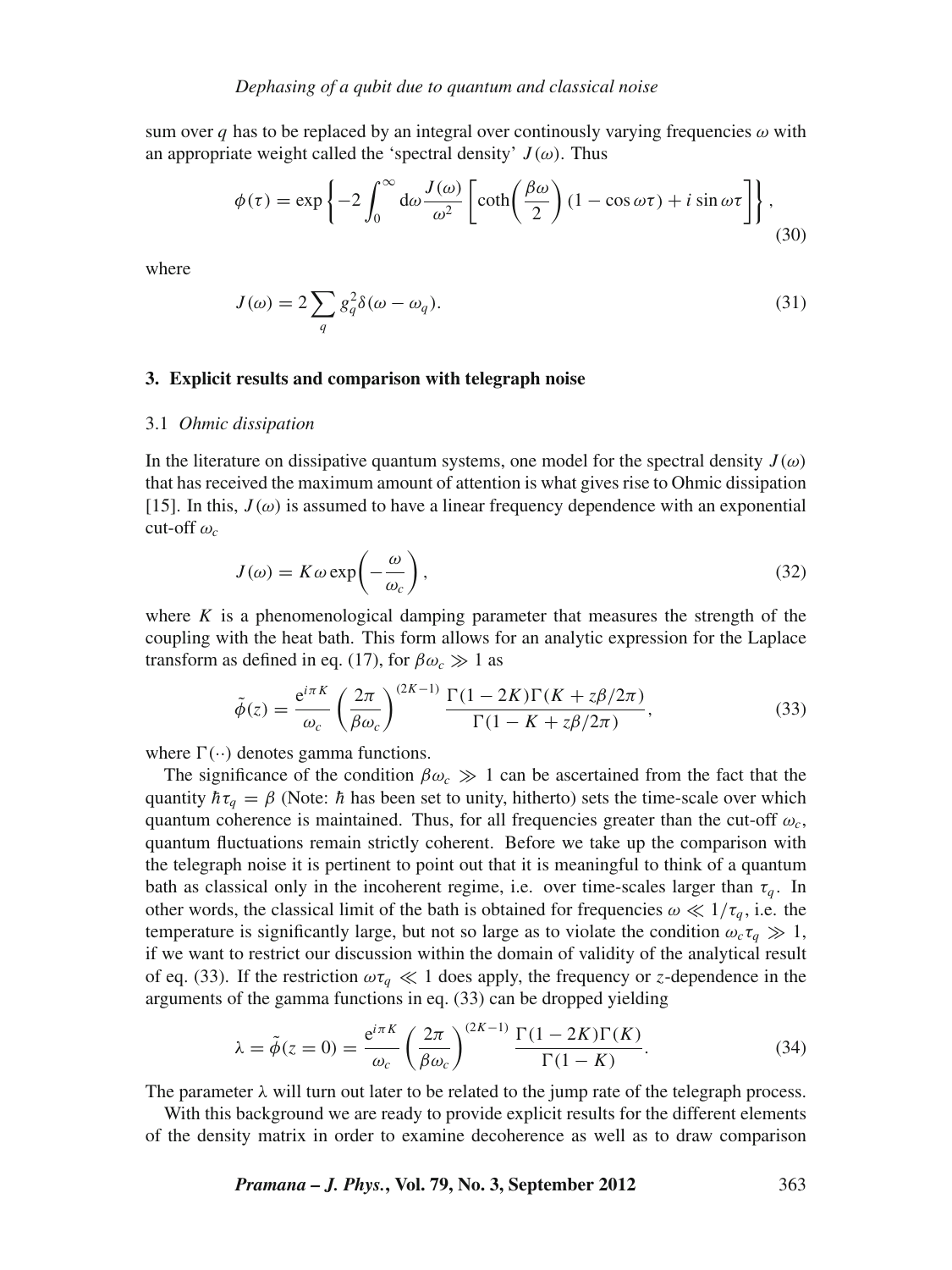#### *Ebad Kamil and Sushanta Dattagupta*

with the results for the telegraph noise. Because the latter have been extensively studied recently by Itakura and Tokura [6], we shall follow their lead in ignoring the bias term in the original qubit Hamiltonian  $\mathcal{H}_q$ , i.e. set  $\epsilon = 0$  though it should be evidently clear that the formalism can easily embrace asymmetric cases ( $\epsilon \neq 0$ ) as well. With this, the relevant Hamiltonian for further considerations can then be written as (see eqs (3) and (13))

$$
\tilde{\mathcal{H}} = \Delta \sigma_z - \frac{1}{2} (\tau^- B_+ + \tau^+ B_-) \left( \zeta_\Delta \sigma_z + \zeta_\epsilon \sigma_x \right) + \sum_k \omega_k b_k^\dagger b_k. \tag{35}
$$

For ease of discussion and for remaining close to the treatment of Itakura and Tokura we take up the cases of fluctuation in bias ( $\zeta_{\Delta} = 0$ ) and fluctuation in hopping ( $\zeta_{\epsilon} = 0$ ) separately below.

# 3.2 *Fluctuation in bias* ( $\zeta_{\Delta} = 0$ )

The appropriate interaction Hamiltonian that has to be substituted in the expression for the self-energy  $\sum(z)$  in eq. (25) is now given by

$$
\tilde{H}_I = -\frac{1}{2}\zeta_{\epsilon}\sigma_x(\tau^-B_+ + \tau^+B_-). \tag{36}
$$

Carrying out the summations implied in eq. (25) we arrive at

$$
\tilde{\sum}(z) = \begin{bmatrix} a_1(z) & -a_1(z) & 0 & 0 \\ -a_2(z) & a_2(z) & 0 & 0 \\ 0 & 0 & a_3(z) & -a_3(z) \\ 0 & 0 & -a_3(z) & a_3(z) \end{bmatrix},
$$
(37)

where

$$
a_1(z) = 2\xi_{\epsilon}^2[\tilde{\phi}(z_+) + \tilde{\phi}'(z_-)], \quad a_2(z) = 2\xi_{\epsilon}^2[\tilde{\phi}(z_-) + \tilde{\phi}'(z_+)]
$$
  

$$
a_3(z) = 2\xi_{\epsilon}^2[\tilde{\phi}(z) + \tilde{\phi}'(z)], \quad z_{\pm} = z \pm 2i\Delta.
$$
 (38)

Here  $\tilde{\phi}(z)$  and  $\tilde{\phi}'(z)$  are the Laplace transforms of the correlation functions  $\phi(t)$  and φ(−*t*), respectively.

The matrix element of  $(z + i\mathcal{L}_q + \tilde{\sum}(z))$ , required in eq. (24), is obtained from a combination of eq. (27) and the definition of the matrix elements of the Liouville operator  $\mathcal{L}_q$  *a la* eq. (A.7). The resultant matrix is of a block-diagonal form and can be easily inverted to yield

$$
(\rho_{\mathcal{R}}(z))_{++} = (\rho_{\mathcal{R}}(z))_{--} = \frac{1}{2z},
$$
  
\n
$$
(\rho_{\mathcal{R}}(z))_{+-} = \frac{z + 2i\,\Delta + 4\zeta_{\epsilon}^{2}(\tilde{\phi}(z) + \tilde{\phi}'(z))}{2[z(z + 4\zeta_{\epsilon}^{2}(\tilde{\phi}(z) + \tilde{\phi}'(z))) + 4\Delta^{2}]}.
$$
\n(39)

It is of course possible to go back to the dot-basis with the aid of eq. (2). Results are shown in figures 1, 2 and 3 in which  $\text{Im}[\rho_{LR}(t)]$ ,  $\rho_{LL}(t)$  and  $\rho_{RR}(t)$  are plotted vs. time *t* for a certain choice of parameters. While  $\text{Im}[\rho_{LR}(t)]$  oscillates and decays to zero as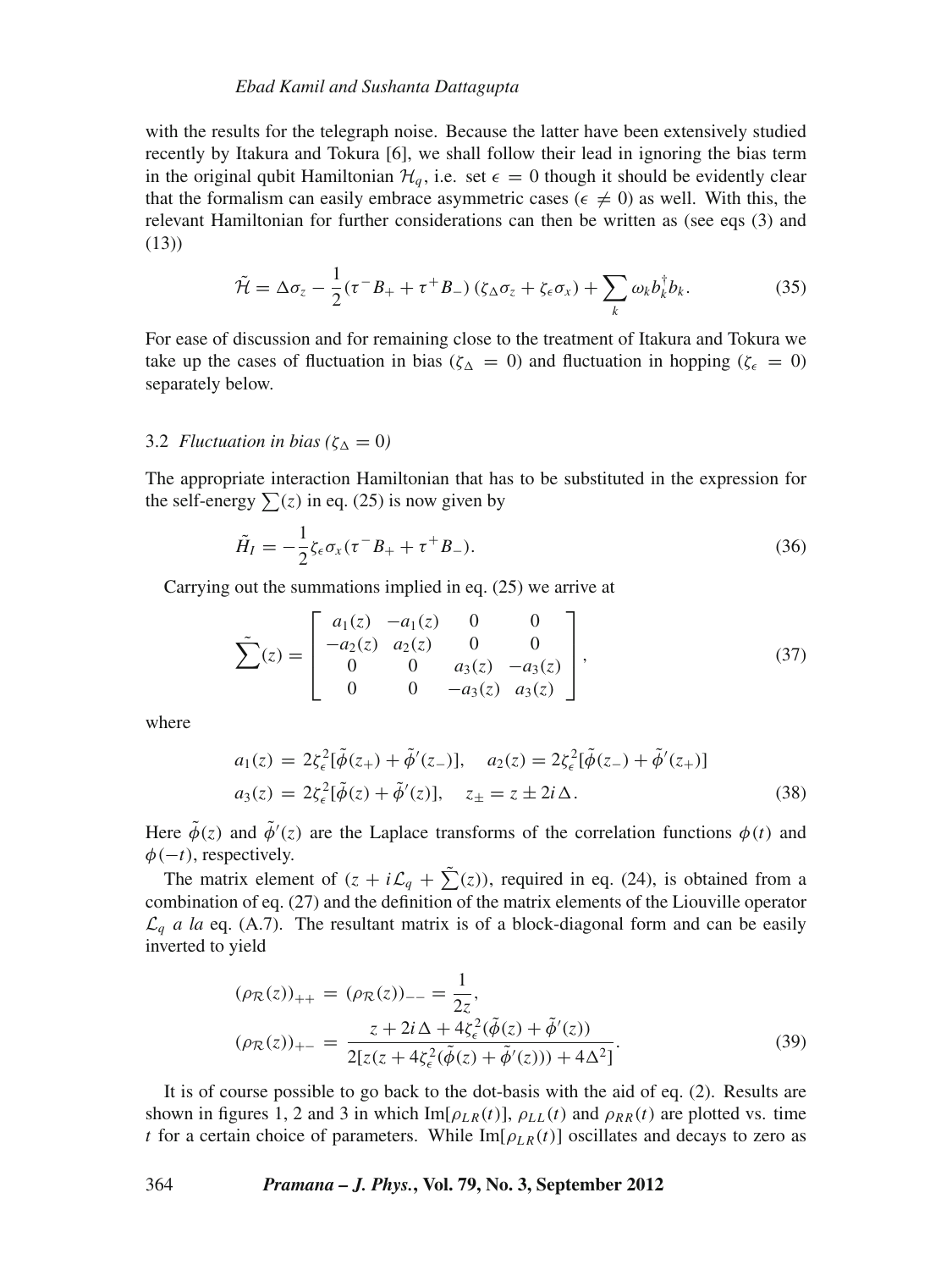

**Figure 1.** Im[ $(\rho_{\mathcal{R}})_{LR}(t)$ ] is plotted for  $\beta = 100$ ,  $k = 0.45$  and  $\Delta = 2$ .





*Pramana – J. Phys.***, Vol. 79, No. 3, September 2012** 365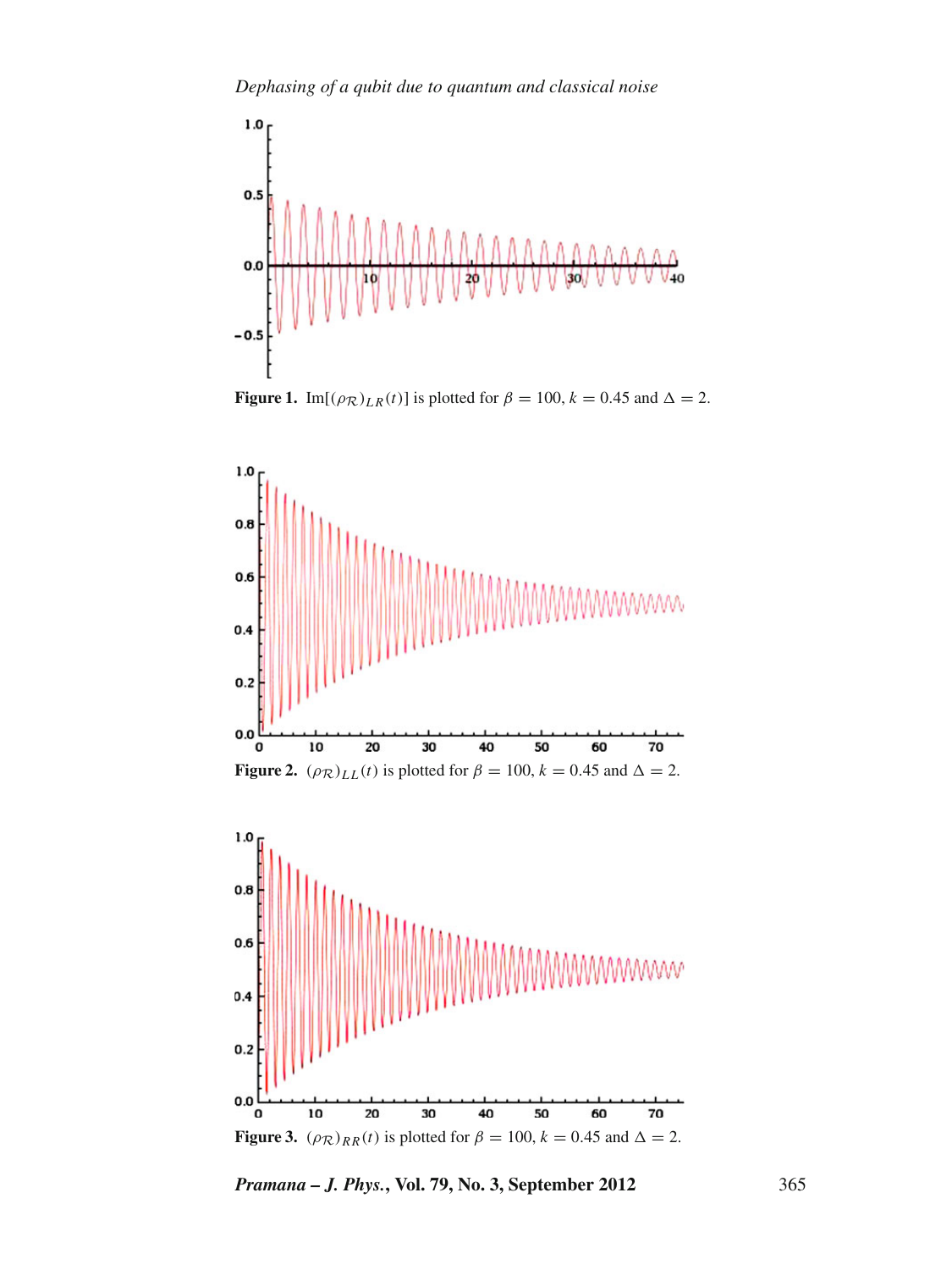$t \rightarrow \infty$ , the diagonal elements, proportional to the populations of the two dot states, oscillate and settle to the common value of 0.5, as we expect for full decoherence. If we compare figures 1–3 with figure A.1 for the telegraph process below, it is evident that the quantum case exhibits persistence of oscillations over longer time-scales.

# 3.3 *Fluctuation in hopping* ( $\zeta_{\epsilon} = 0$ )

The appropriate interaction Hamiltonian that has to be substituted in the expression for the self-energy  $\tilde{\Sigma}(z)$  in eq. (25) is now given by

$$
\tilde{H}_I = -\frac{1}{2}\zeta_{\epsilon}\sigma_z(\tau^-B_+ + \tau^+B_-). \tag{40}
$$

Following the formalism developed in §2 and using eq. (25), the self-energy matrix  $\sum_{i=1}^{\infty}$  (*z*) is given by

$$
\tilde{\sum}(z) = \begin{bmatrix} 0 & 0 & 0 & 0 \\ 0 & 0 & 0 & 0 \\ 0 & 0 & b_3(z) & 0 \\ 0 & 0 & 0 & b_4(z) \end{bmatrix},
$$
\n(41)

where

$$
b_3(z) = 4\zeta_{\Delta}^2[\phi'(z_+) + \phi(z_+)],
$$
  
\n
$$
b_4(z) = 4\zeta_{\Delta}^2[\phi'(z_-) + \phi(z_-)], \quad z_{\pm} = z \pm 2i\Delta.
$$
 (42)

 $\phi(z)$  and  $\phi'(z)$  have already been defined in the earlier section.

Using the form  $\tilde{U}(z) = (z + i\mathcal{L}_s + \tilde{\sum}(z))^{-1}$ , it is evident from the diagonal form of the matrix that the population of the bonding and antibonding state remains constant for all  $t > 0$ . Using  $\tilde{U}(z)$  the matrix elements are given by

$$
(\rho_{\mathcal{R}})_{++}(z) = (\rho_R)_{--}(z) = \frac{1}{2z},
$$
  
\n
$$
(\rho_{\mathcal{R}})_{+-}(z) = \frac{1}{2} \left[ \frac{1}{z + 2i\Delta + b_3} \right].
$$
\n(43)

However, in the dot basis we expect the usual saturation to the common value of 0.5 for both left and right dot populations. Figure 4 shows the variation of left and right dot populations with time and also the loss of coherence over time from the decay of  $\text{Im}(\rho_{LR}(t)).$ 

We are now in a position to make a connection between the results of quantum and classical regimes considered separately in §3 and Appendix A. There are two critical distinctions between the two regimes. At the outset, the quantum behaviour is non-Markovian, reflected in the *z* (or frequency)-dependence of the self-energy  $\sum_{i=1}^{n} (z_i - z_i)$  in eq. (25). On the other hand, in the classical stochastic case, the Markovian assumption is invoked, to begin with, as seen in eq. (A.2). The second crucial ingredient in the quantum situation, even after the Markovian approximation is incorporated, is in the temperature dependence of the relaxation rate  $\lambda$ . While the latter, in the classical domain, is usually endowed with an exponential dependence on temperature, with a barrier activation in mind, it has a richer structure in the quantum regime, as discussed below.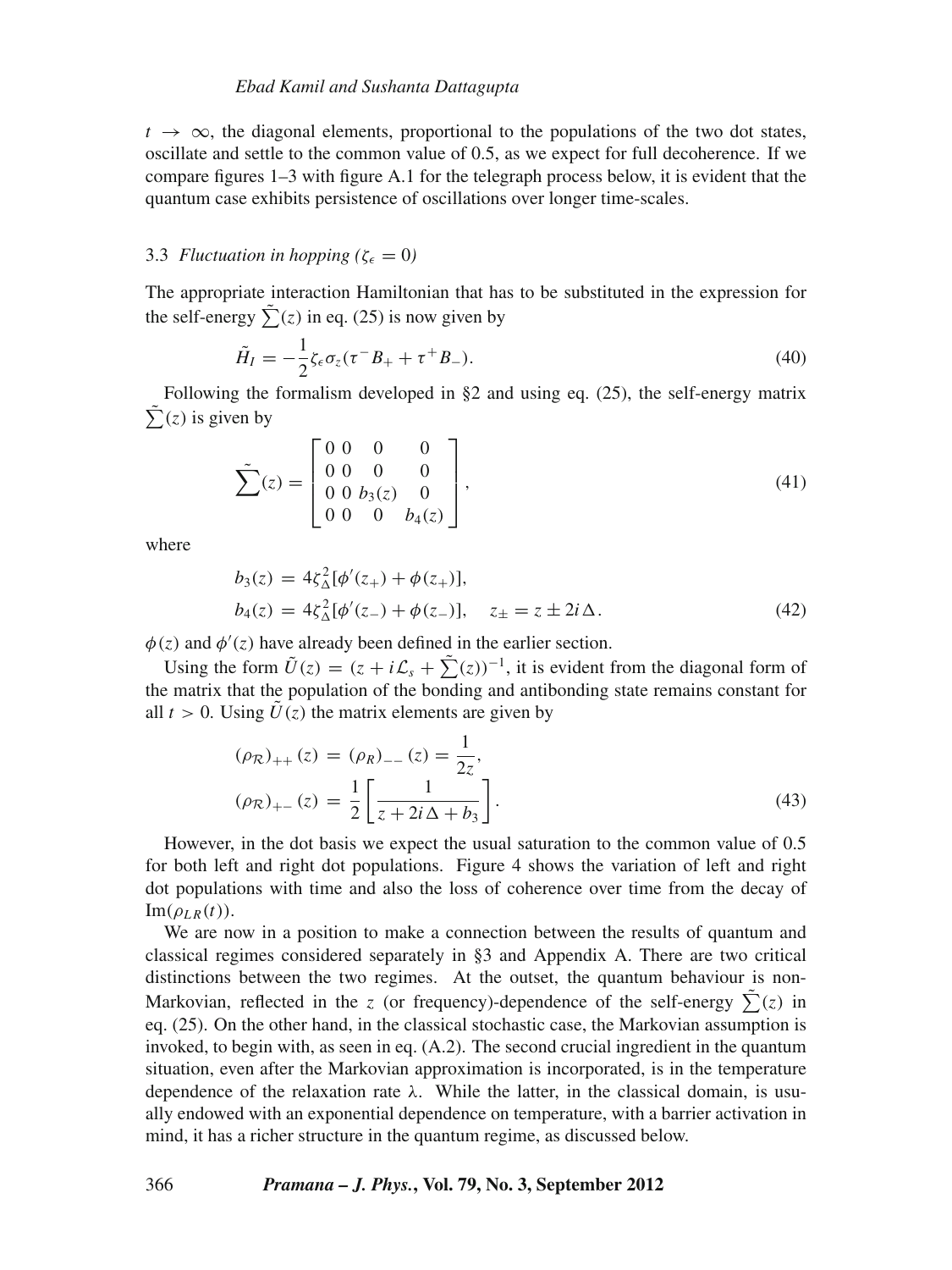*Dephasing of a qubit due to quantum and classical noise*



**Figure 4.**  $(\rho_R)_{LL}(t)$  (solid line),  $(\rho_R)_{RR}(t)$  (dashed line) and Im $(\rho_R)_{RR}(t)$  (dotted line) are plotted for  $\beta = 100$ ,  $k = 0.45$  and  $\Delta = 2$ .

We mention in Appendix A.2 that in the long-time region, the off-diagonal element of the system density operator follows an exponential decay with time constant  $T_2$  =  $1/\sqrt{|\lambda^2 - 16\zeta_\Delta^2|}$ . From eq. (43), as can be clearly seen from the Laplace transform of  $\rho_{+-}$ , the decay is exponential only if we assume  $b_3(z)$  to be independent of *z*, wherein the time constant is just the inverse of  $Re[b_3]$ . Thus, the comparison with the classical telegraph process is meaningful only if one takes the Markovian limit of heat bath-induced relaxation, at the outset.

At sufficiently high temperatures given by  $k_B T \gg \zeta_{\Delta}/K$  we can see from eq. (33) that  $\phi(z)$  can be approximated as

$$
\tilde{\phi}(z) = \frac{e^{i\pi K}}{\omega_c} \left(\frac{2\pi}{\beta \omega_c}\right)^{2K-1} \frac{\Gamma(1 - 2K)\Gamma(K)}{\Gamma(1 - K)}
$$

which leads to a rather simple expression for  $b_3$  (for  $z = 0$ ) in eq. (42) as

$$
b_3 = \frac{8\zeta_{\Delta}^2}{\omega_c} \cos(\pi K) \left(\frac{2\pi}{\beta \omega_c}\right)^{2K-1} \frac{\Gamma(1-2K)\Gamma(K)}{\Gamma(1-K)},
$$

that is real. Hence  $\lambda$ , which appears as the jump rate in the case of telegraph noise, discussed in the Appendix in the sequel, can be compared with the relaxation rate  $Re[b_3]$  in the case of quantum noise, is now a function of  $K$  and  $\beta$ . Also, it is obvious from the expression of the relaxation rate that the dependence on temperature is not an exponential, rather it shows a power-law behaviour. However, it is pertinent to emphasize that these conclusions hinge on our assumption that quantum dissipation is Ohmic. In the more general case, discussed in §3.4, we shall see that the temperature dependence of the relaxation rate can in fact be exponential, under certain special situations.

At low temperatures and weak damping, i.e. 'small'  $K$ ,  $\phi(z)$  is given by

$$
\tilde{\phi}(z) = \frac{\mu^2}{z + 2\pi/\beta},
$$

where  $\mu$  is a renormalized form of tunnelling frequency given by

$$
\mu^2 = 4\zeta_\Delta^2 \left(\frac{2\pi}{\beta \omega_c}\right)^{2K-1} \Gamma(1 - 2K).
$$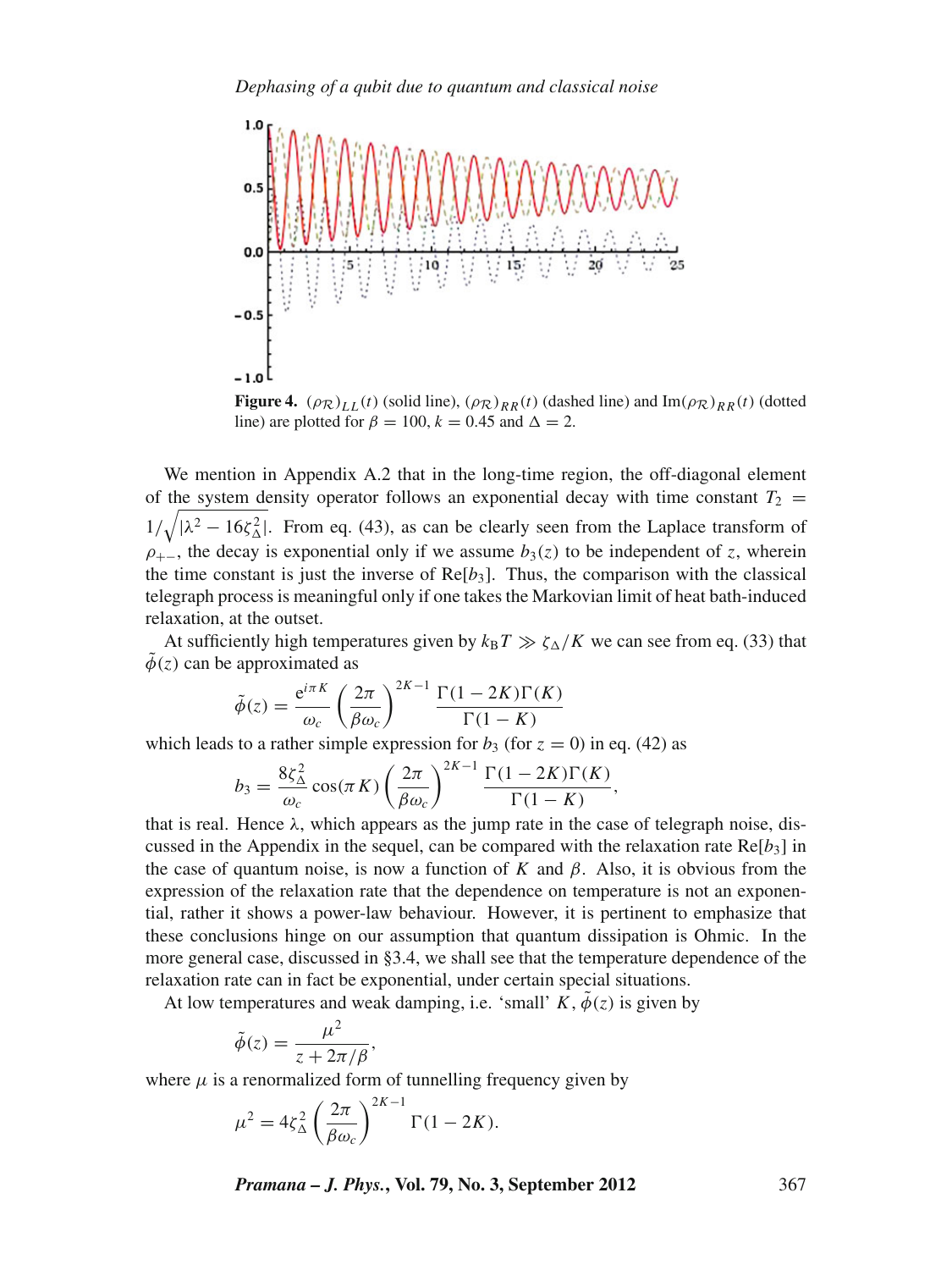Using this form of  $\tilde{\phi}(z)$ , and eq. (43) we can deduce,

$$
(\rho_{\mathcal{R}})_{+-}(z) = \frac{1}{2} \left[ \frac{1}{z + 2i\,\Delta - \frac{4i\,\Delta\cos\left(\pi\,K\right)\mu^2}{(2\pi/\beta)^2 + 4\Delta^2} + \frac{4\mu^2\left(\pi/\beta\right)\cos\left(\pi\,K\right)}{(2\pi/\beta)^2 + 4\Delta^2}} \right].\tag{44}
$$

From eq. (44), it is evident that the relaxation rate becomes  $\frac{4\mu^2(\pi/\beta)\cos(\pi K)}{(2\pi/\beta)^2+4\Delta^2}$ , which is far from an exponential in temperature. Thus, it may be stressed that even in the Markovian limit the temperature dependence of both the relaxation rate as well as the Rabi frequency is much more complex than an exponential, as is usually assumed for classical activated processes.

These conclusions are similar to those obtained earlier in the context of spin relaxation of a muon, tunnelling in a double well [16].

### 3.4 *Non-Ohmic case*

We had in the text presented results based on the assumption of Ohmic dissipation, i.e. choosing  $J(\omega) = K \omega \exp(-\omega/\omega_c)$ . The Ohmic model is a rather limited one, not applicable to phonons but is relevant to a bath consisting of electron–hole excitations near the Fermi surface, as in metals [15,16]. In this subsection we shall allow for a general spectral density function, and shall be analysing the relaxation rate in the case of quantum noise. We shall try to make a connection with the classical telegraph process and show that in the high-temperature limit, the relaxation rate indeed follows an exponential dependence on temperature with however quantum corrections, which was not the case in the Ohmic limit. Our starting point is eq. (30) which upon clubbing the oscillating terms together, can be rewritten as

$$
\phi(\tau) = \exp\left[-2\int_0^\infty d\omega \frac{J(\omega)}{\omega^2} \left[\coth\left(\frac{\beta\omega}{2}\right) - \frac{\cos(\omega(\tau - i\beta/2))}{\sinh(\beta\omega/2)}\right]\right].\tag{45}
$$

By making a change of variable from  $\tau - i\beta/2$  to *t* in eq. (45),  $\phi(z)$  can be written as

$$
\phi(z) = \exp\left(-\frac{iz\beta}{2}\right) \int_{-i\beta/2}^{\infty} dt e^{-zt} \times \exp\left[-2\int_{0}^{\infty} d\omega \frac{J(\omega)}{\omega^2} \left[\coth\left(\frac{\beta\omega}{2}\right) - \frac{\cos(\omega t)}{\sinh(\beta\omega/2)}\right]\right].
$$
 (46)

In the high-temperature regime [17], the integrand in the second term in eq. (46) can be replaced by its short-time limit as

$$
\phi(z) = \exp\left(-\frac{iz\beta}{2}\right) \int_{-i\beta/2}^{\infty} dt e^{-zt} \times \exp\left[-2\int_{0}^{\infty} d\omega \frac{J(\omega)}{\omega^2} \left[\tanh\left(\frac{\beta\omega}{4}\right) + \frac{\omega^2 t^2}{2\sinh(\beta\omega/2)}\right]\right].
$$
 (47)

Also in the high-temperature regime, i.e. low  $\beta$ , tanh(x) and sinh(x) can be replaced by the argument, i.e.  $x$ , and hence the integrations in eq.  $(47)$  can be carried out easily to yield,

$$
\phi(z) = \exp(-\beta(a + iz/2)) \int_{-i\beta/2}^{\infty} dt \, e^{-zt} e^{4at^2/\beta},\tag{48}
$$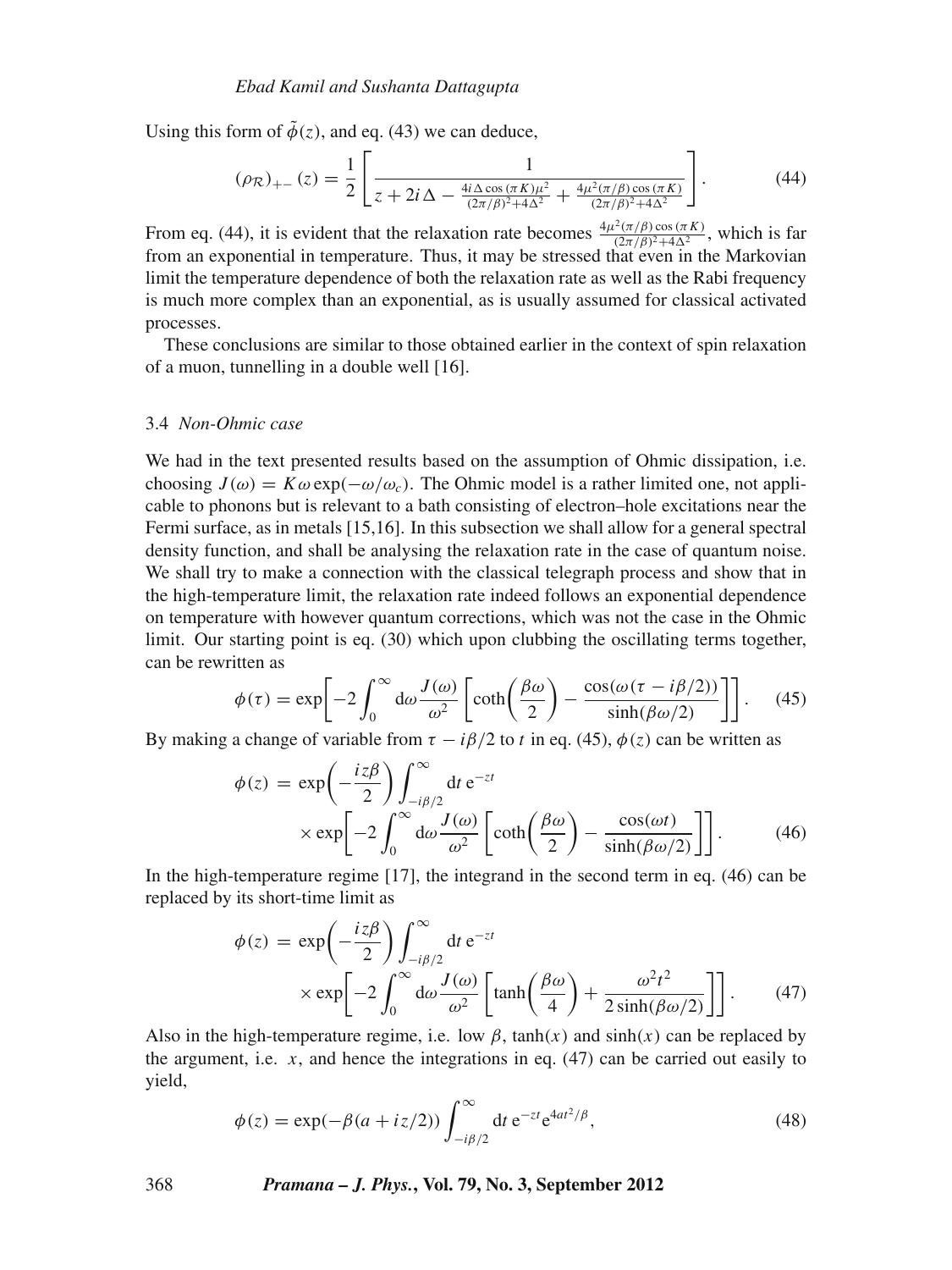where  $a = \frac{1}{2} \int_0^\infty d\omega (J(\omega)/\omega)$ . Also  $\phi'(z)$  is obtained by replacing *i* by  $-i$  in eq. (48). Thus the relaxation rate which is given by  $\text{Re}(b_3)$ , for the quantum case in §3.3, is obtained by imposing the Markovian limit, i.e. putting  $z = 0$ , leading to

$$
b_3 = 4\zeta_{\Delta}^2 \left\{ \exp\left(-\beta \left(a - \Delta - \frac{\Delta^2}{4a}\right)\right) \int_{\frac{-i\beta}{2} + \frac{i\beta \Delta}{4a}}^{\infty} du \exp(-4au^2/\beta) + \exp\left(-\beta \left(a + \Delta - \frac{\Delta^2}{4a}\right)\right) \int_{\frac{i\beta}{2} + \frac{i\beta \Delta}{4a}}^{\infty} du \exp(-4au^2/\beta) \right\}.
$$
 (49)

Finally, the lower limit in eq. (49) can be set to zero and thus the integral is just a function of temperature which follows a power law. Thus, the dominant behaviour of the relaxation rate is an exponential dependence on temperature, which is what we expect at high temperatures. This analysis therefore provides a regime where we can more meaningfully compare the relaxation rate  $\lambda$  for classical telegraph process with the Laplace transform of the bath correlation function in the quantum case. Note that the present treatment does not depend on any specific assumption for the spectral density  $J(\omega)$  but is more generally couched, irrespective of whether the phonons are acoustic or optic.

# **4. The issue of partial decoherence**

In the context of fluctuation in hopping, it is evident that the system Hamiltonian commutes with the interaction Hamiltonian, which means that there is no energy exchange between the system and the bath. Such cases are important for studying partial decoherence [12]. Thus, we generalize our discussion to a more general initial state of a qubit (than of eq.  $(20)$ ) given by

$$
|\Psi\rangle = \cos\left(\frac{\theta}{2}\right)|L\rangle + e^{i\gamma}\sin\left(\frac{\theta}{2}\right)|R\rangle. \tag{50}
$$

In such a scenario it can be established that the density matrix does not evolve to a completely mixed state, rather it approches a limiting value, which does contain the offdiagonal components. In this situtation coherence is not completely lost and the offdiagonal terms give information about the initial state of the system. We note that the initial qubit information can be retrieved, either from experiments related to persistent current or by measuring the population of states. The former path is not applicable in our case as we have not allowed for the existence of an Aharonov–Bohm flux [12].

The density matrix (in  $|L\rangle$  and  $|R\rangle$  basis) at time  $t = 0$  is given from eq. (50) by,

$$
\tilde{\rho_R}(0) = \begin{bmatrix} \cos^2(\theta/2) & \cos(\theta/2)\sin(\theta/2)e^{-i\gamma} \\ \cos(\theta/2)\sin(\theta/2)e^{i\gamma} & \sin^2(\theta/2) \end{bmatrix},
$$
(51)

which can be translated to the bonding–antibonding basis, via the transformation given by eq. (2). The off-diagonal term  $(\rho_{\mathcal{R}})_{LR}$  ( $t \to \infty$ ), which measures coherence, does not go to zero unlike in the cases discussed in §3.3 and A.2. These particular symmetric cases of  $\epsilon = 0$  and  $\zeta_{\epsilon} = 0$  show partial coherence which is important for decoherence-free quantum computation protocols.

The above formalism is general and is valid for any kind of environment, as long as the commutator of the system Hamiltonian and the interaction Hamiltonian is zero. As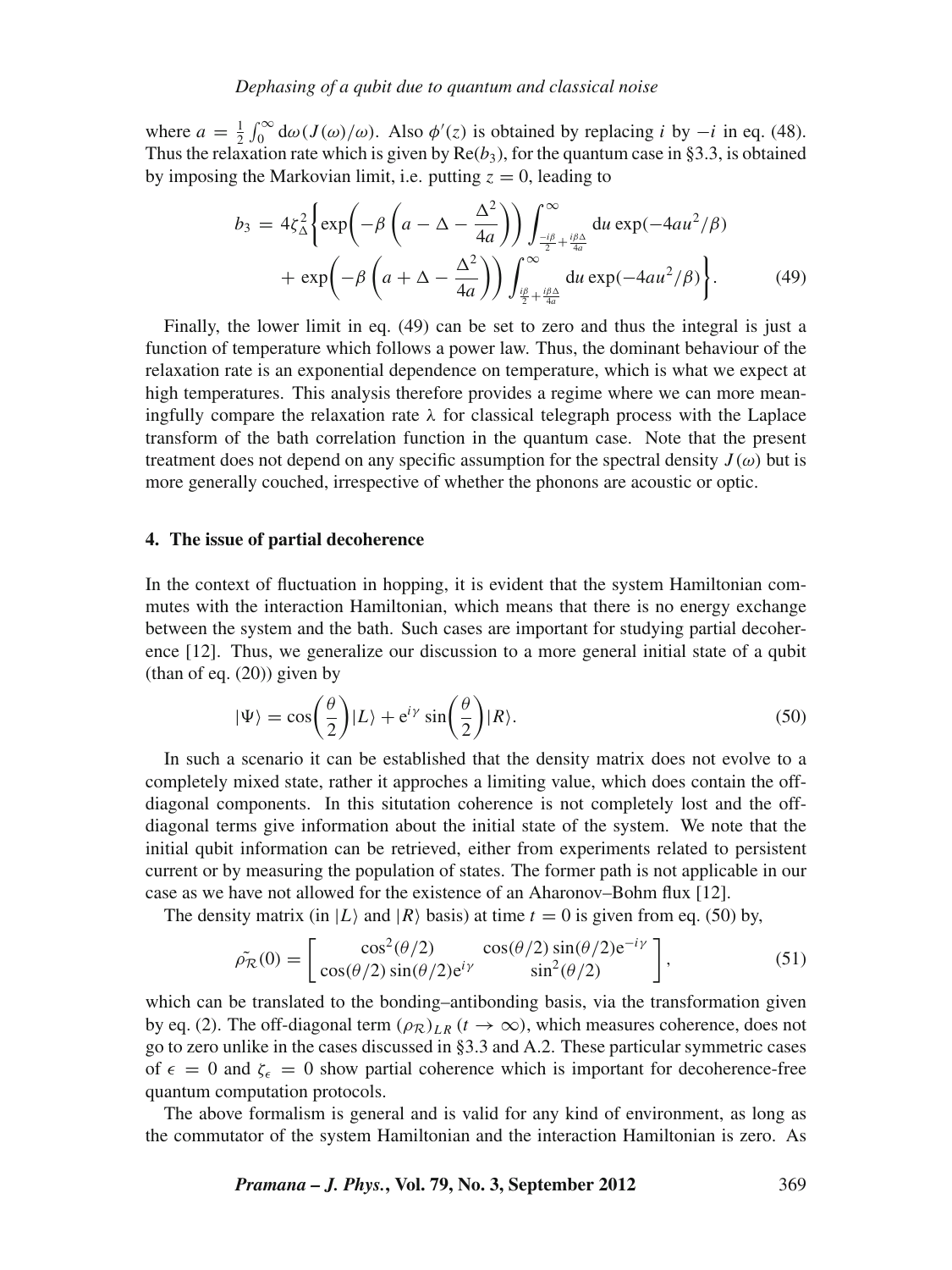

**Figure 5.** Re $[(\rho_R)_+(t)]$  for quantum (solid line) and classical (dashed line) cases are plotted vs. time *t*.

shown in classical and quantum noises (figures 5 and 6), the imaginary and real parts of  $(\rho_R)_{+-}$  (*t*)  $\rightarrow$  0 as *t*  $\rightarrow \infty$ , whereas the populations of bonding and antibonding states stay constant, as is evident from eq. (43). Thus, in general, the off-diagonal elements of the density matrix (in  $|L\rangle$  and  $|R\rangle$  basis) approach limiting values, emphasizing that the asymptotic state is not a fully mixed state:

$$
\hat{\rho_R}(t \to \infty) = \begin{bmatrix} 1/2 & \text{Re}((\rho_R)_{LR}(0)) \\ \text{Re}((\rho_R)_{RL}(0)) & 1/2 \end{bmatrix}.
$$
\n(52)

At this stage it is also worthwhile to underscore the importance of time-scales involved in attaining partial decoherence. For this we define a function  $C(t)$  as

$$
C(t) = \frac{\text{Im}((\rho_{\mathcal{R}})_{LR}(\infty)) - \text{Im}((\rho_{\mathcal{R}})_{LR}(t))}{\text{Im}((\rho_{\mathcal{R}})_{LR}(\infty)) - \text{Im}((\rho_{\mathcal{R}})_{LR}(0))}.
$$
 (53)



**Figure 6.** Im[ $(\rho_{\mathcal{R}})_{+-}(t)$ ] for quantum (solid line) and classical (dashed line) cases are plotted vs. time *t*.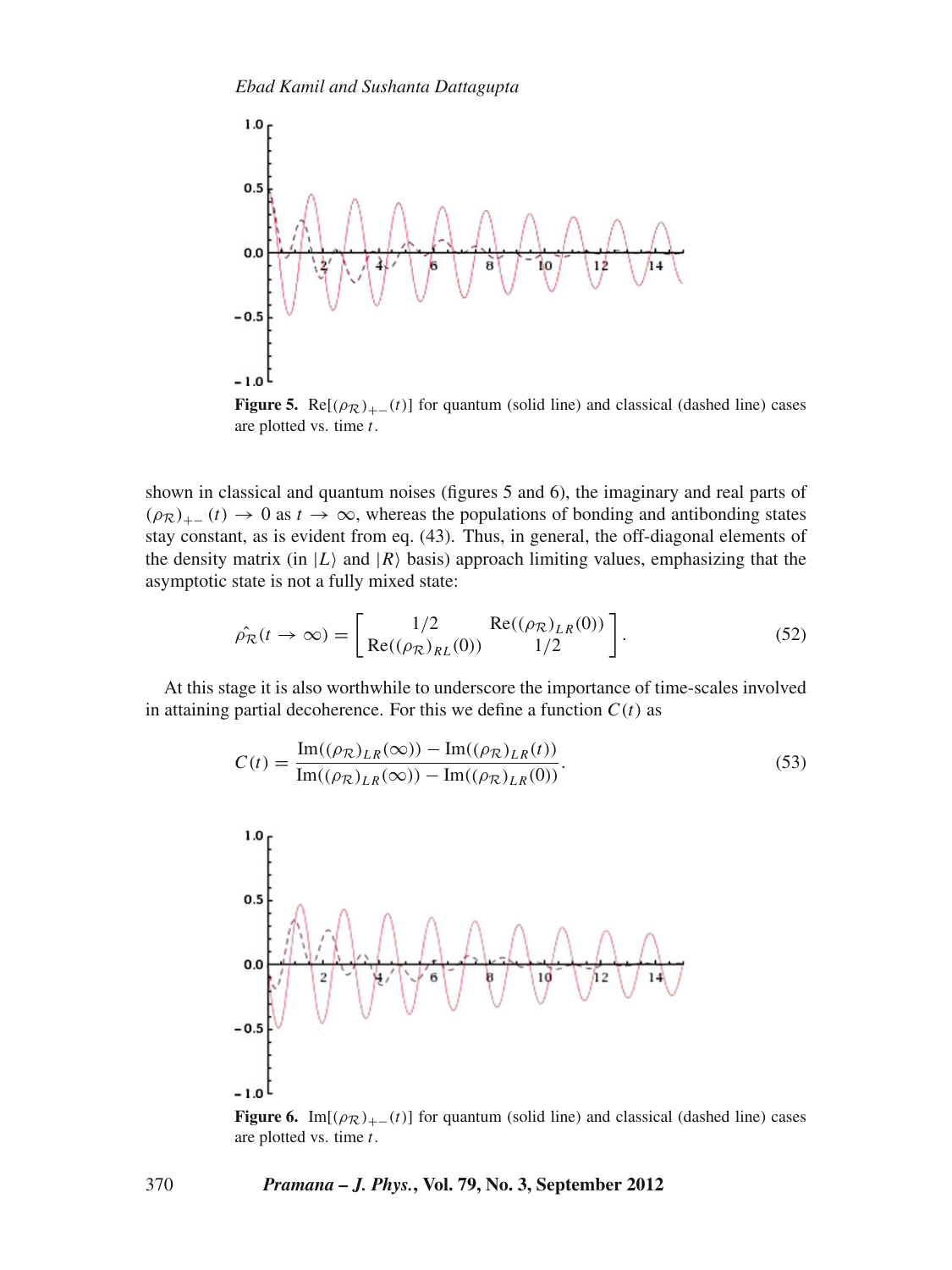This function is 1 at time  $t = 0$  and 0 at time  $t = \infty$ . When integrated over all times, we get a 'relaxation' time for sustenance of decoherence as

$$
\tau = \int_0^\infty dt \ C(t). \tag{54}
$$

We carry out an explicit calculation for  $\tau$  in both classical and quantum regimes. Using eqs (A.14) and (43) and the initial density matrix given by eq. (45), we can calculate  $(\rho_{\mathcal{R}})_{LR}(t)$  to obtain

$$
\tau = \frac{\frac{1}{2}I_1 + I_2 \operatorname{Im}((\rho_{\mathcal{R}})_{LR}(0))}{\operatorname{Im}((\rho_{\mathcal{R}})_{LR}(0))},
$$
\n(55)

where, for the quantum case,

$$
I_1 = \frac{2\Delta}{(2\Delta)^2 + b_3^2},
$$
  
\n
$$
I_2 = \frac{b_3}{(2\Delta)^2 + b_3^2}.
$$
\n(56)

On the other hand, for the classical telegraph process,

$$
I_1 = \frac{(2\Delta)(-\lambda + k)}{(2\Delta)^2 + (\frac{\lambda + k}{2})^2} + \frac{(2\Delta)(\lambda + k)}{(2\Delta)^2 + (\frac{\lambda - k}{2})^2},
$$
  
\n
$$
I_2 = \frac{(\frac{\lambda + k}{2})(-\lambda + k)}{(2\Delta)^2 + (\frac{\lambda + k}{2})^2} + \frac{(\frac{\lambda - k}{2})(-\lambda + k)}{(2\Delta)^2 + (\frac{\lambda - k}{2})^2},
$$
  
\n
$$
k = \sqrt{(\lambda^2 - 16\zeta_\Delta^2)},
$$
\n(57)

where  $b_3$  is given by the  $z = 0$  limit of eq. (42). It is evident from figure 6 that the partial decoherence is attained more rapidly in the case of classical noise.

# **5. Concluding remarks**

Our main emphasis in this paper has been a relative assessment of quantum and classical noise sources attached to a pair of quantum dots or a qubit. The analysis has been made with the aid of a unified formalism, comprising a resolvant expansion of an averaged time-development operator. The quantum formalism enabled us to provide a microscopic meaning and detailed temperature dependence to the phenomenologically introduced parameter of the relaxation rate, that appears in the classical case of a telegraphic noise. Our treatment of the quantum noise has included the much-studied Ohmic model of dissipation that characterizes electron–hole excitations off the Fermi surface, in a metal, as well as non-Ohmic dissipation which covers both acoustic and optic phonons [15]. It is eventually in the phonon model of dissipation that the usually assumed exponential temperature dependence of the relaxation rate (of a telegraph process) is realized, making the comparison between the classical and quantum cases more direct.

In the last subsection of the paper (§4) we focussed on the important issue of partial decoherence that can be utilized for quantum computation, which has received recent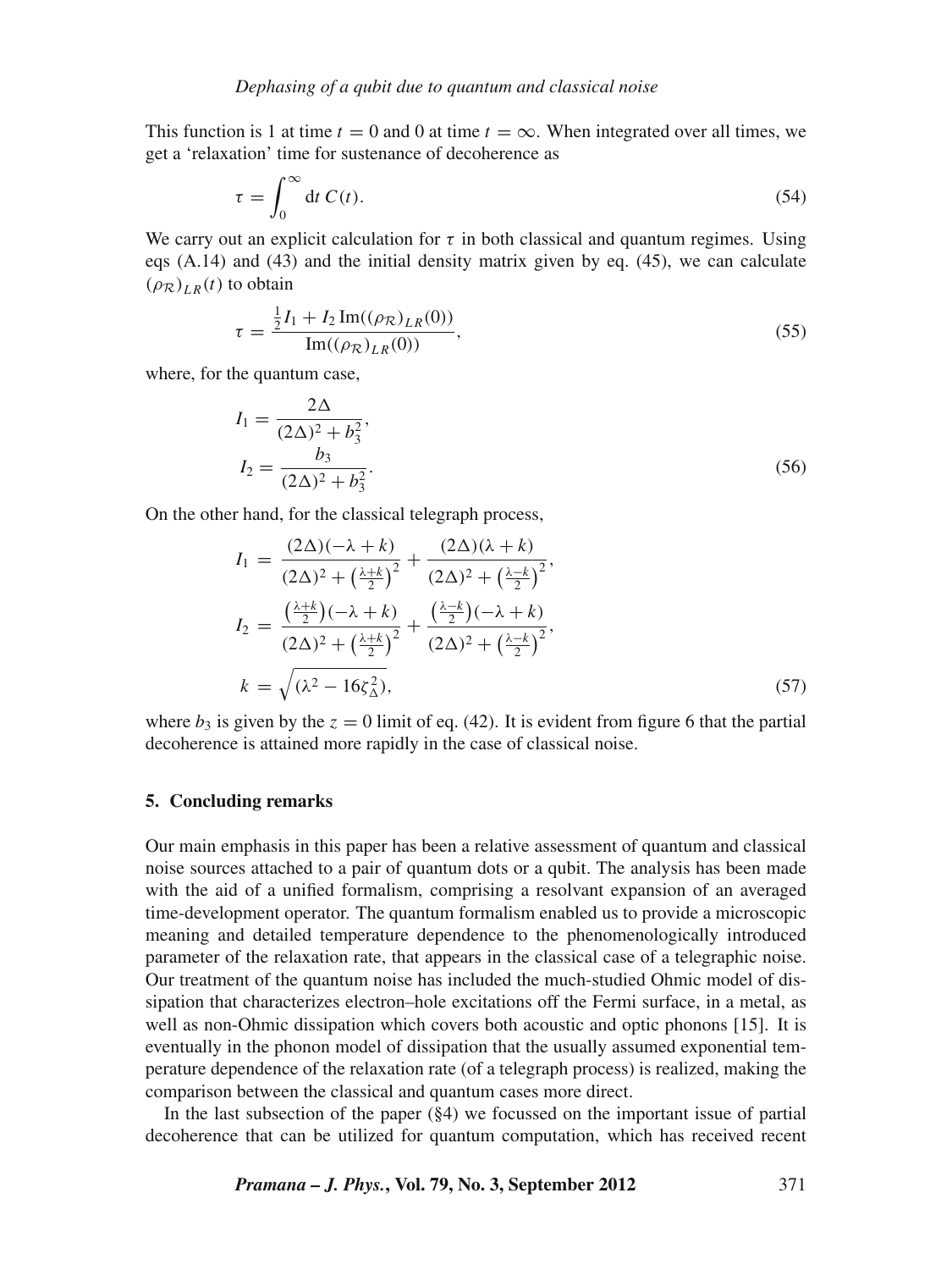# *Ebad Kamil and Sushanta Dattagupta*

attention [12]. This case was analysed when fluctuation is ascribed only to the hopping term, yielding a situation in which the system Hamiltonian commutes with the coupling to the heat bath. Here, the comparison between classical and quantum noises is quite striking – coherence persists over longer time-scales for the quantum case. This attribute can be effectively exploited in the context of quantum computation, in which it is essential to be able to retrieve information about the initial quantum state, notwithstanding heat bath-induced effects.

## **Acknowledgements**

EK thanks the INSPIRE support of the Department of Science and Technology for an M.S. thesis project that contains the present contribution. SD would like to record his gratitude to Amnon Aharony, Ora Entin-Wohlman and Shmuel Gurvitz for many helpful discussions.

# **Appendix A. Results for telegraph process**

# A.1 *Fluctuation in bias* ( $\zeta_{\Delta} = 0$ ) under telegraph process

The stochastic Hamiltonian appropriate to eqs (35) and (36) is given by (see eq. (6))

$$
\mathcal{H}_s = \Delta \sigma_z + \eta(t) \zeta_\epsilon \sigma_x, \tag{A.1}
$$

where  $\eta(t)$  is a telegraph process. Concomitantly eq. (24) is replaced by [18]

$$
\rho_{\mathcal{R}}(z) = \left[ \sum_{a,b} (a) \left( z + i \mathcal{L}_q + i \sum_{j=\pm} \mathcal{L}_j F_j - W \right)^{-1} |b\rangle p_b \right] \rho_q(0), \quad (A.2)
$$

where the 'stochastic states'  $|a|$ ,  $|b|$ ... are associated with the two possible values  $\pm 1$  of  $\eta(t)$  (over which the summations in eq. (A.2) are performed),  $p_b$  is the *a priori* probability of the occurrence of the state  $|b|$ ,  $\mathcal{L}_q$  is the Liouville operator accompanying  $\mathcal{H}_q = \Delta \sigma_z$ and  $\mathcal{L}_j$  is the Liouville operator associated with an ordinary operator  $V_j$  ( $j = +1$  or  $-1$ ) such that

$$
V_{\pm} = \pm \zeta_{\epsilon} \sigma_x. \tag{A.3}
$$

It remains then to define the 'stochastic matrices'  $F_j$  and  $W$ . The matrix  $F_j$  is a projection governed by

$$
(a|F_j|b) = \delta_{ab}\delta_{aj},\tag{A.4}
$$

whereas *W* is a jump matrix whose element  $(a|W|b)$ , for instance, is the rate of jump of the process  $\eta(t)$  from the state |*b*) to the state |*a*). The underlying Markovian assumption is manifest in the frequency independence of *W*.

The properties of the telegraph process allow us to calculate the average over the stochastic indices *a*, *b*,... in eq. (A.2) in closed form, leading to

$$
\rho_{\mathcal{R}}(z) = \left[\frac{\bar{U}_0(z+\lambda)}{1-\lambda \bar{U}_0(z+\lambda)}\right] \rho_q(0),\tag{A.5}
$$

372 *Pramana – J. Phys.***, Vol. 79, No. 3, September 2012**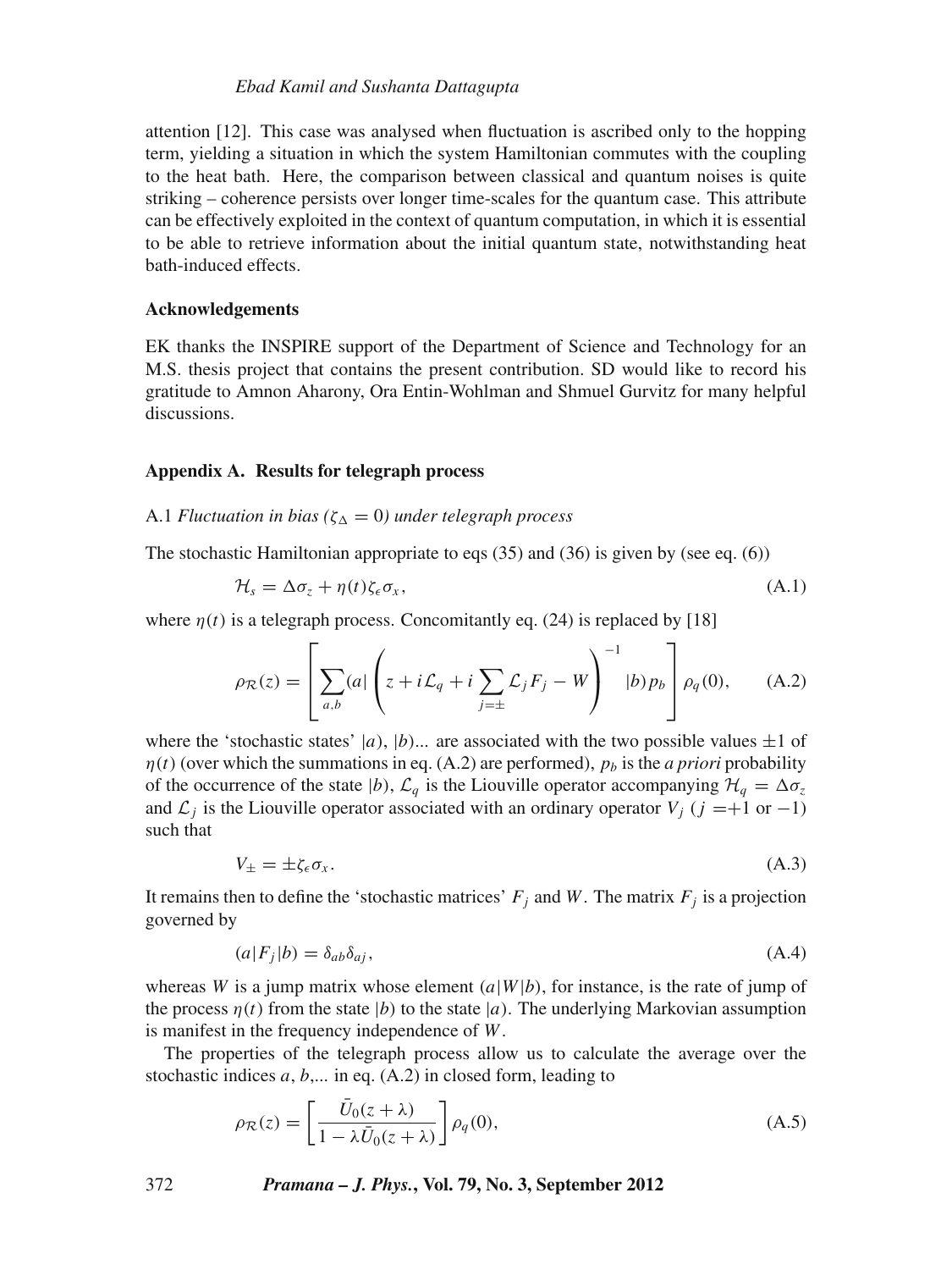where

$$
(\tilde{U}_0(z+\lambda)) = \sum_j p_j(z+\lambda + i\mathcal{L}_q + i\mathcal{L}_j)^{-1},
$$
\n(A.6)

 $\lambda$  being the jump rate.

In calculating the matrix elements of  $\tilde{U}_0(z + \lambda)$  we need to use the properties of Liouville operators given by [19]

$$
(\mu\nu|\mathcal{L}_j|\mu'\nu') = \langle \mu|V_j|\mu'\rangle \delta_{\nu\nu'} - \langle \nu'|V_j|\nu\rangle \delta_{\mu\mu'}.
$$
\n(A.7)

Using (A.7), it is straightforward to obtain

$$
(\bar{z} + i\mathcal{L}_q + i\mathcal{L}_\pm) \equiv \begin{bmatrix} \bar{z} & \mp i\zeta_\epsilon & \pm i\zeta_\epsilon & 0\\ \mp i\zeta_\epsilon & \bar{z} + 2i\Delta & 0 & \pm i\zeta_\epsilon\\ \pm i\zeta_\epsilon & 0 & \bar{z} - 2i\Delta & \mp i\zeta_\epsilon\\ 0 & \pm i\zeta_\epsilon & \mp i\zeta_\epsilon & \bar{z} \end{bmatrix},\tag{A.8}
$$

where

$$
\bar{z} = z + \lambda. \tag{A.9}
$$

The matrix of  $\bar{U}_0(\bar{z})$  is therefore of a simplified block-diagonal form from which matrix under the square brackets in eq. (A.5) can be evaluated easily. Combined with the initial condition in eq. (21) we find, after some straightforward algebra,

$$
(\rho_{\mathcal{R}})_{++}(z) = \left[\frac{2(a+b) - \lambda(a^2 - b^2)}{D_1}\right](\rho_{\mathcal{R}})_{++}(0)
$$

$$
(\rho_{\mathcal{R}})_{--}(z) = \left[\frac{2(a+b) - \lambda(a^2 - b^2)}{D_1}\right](\rho_{\mathcal{R}})_{--}(0)
$$
(A.10)

and

$$
(\rho_{\mathcal{R}})_{+-}(z) = \left[\frac{2(c+b) - \lambda(dd^* - b^2)}{D_2}\right](\rho_{\mathcal{R}})_{+-}(0),\tag{A.11}
$$

where

$$
a = \frac{2(\bar{z}^2 + 2\zeta_{\epsilon}^2 + 4\Delta^2)}{\bar{z}[\bar{z}^2 + 4(\zeta_{\epsilon}^2 + \Delta^2)]},
$$
  
\n
$$
b = \frac{4\zeta_{\epsilon}^2}{\bar{z}[\bar{z}^2 + 4(\zeta_{\epsilon}^2 + \Delta^2)]},
$$
  
\n
$$
c = \frac{2[\zeta_{\epsilon}^2 + \bar{z}(\bar{z} - 2i\Delta)]}{\bar{z}[\bar{z}^2 + 4(\zeta_{\epsilon}^2 + \Delta^2)]},
$$
  
\n
$$
D_1 = (2 - \lambda a)^2 - (\lambda b)^2,
$$
  
\n
$$
D_2 = (2 - \lambda c)(2 - \lambda c^*) - (\lambda b)^2.
$$
\n(A.12)

With the chosen initial condition in eq. (21), eq. (A.10) simplifies to  $(\rho_R(z))_{++}$  =  $(\rho_R(z))_{--} = 1/2z$ . It is of course a matter of ease to go from eqs (A.10) and (A.11) to the dot basis, with the aid of the transformation in eq. (2) to rederive the elements of the density operator, results of which are presented in figure A.1. The latter are in complete conformity with those of ref. [6] and display full decoherence at infinite times, i.e.  $(\rho_R)_{LL} = (\rho_R)_{RR} = \frac{1}{2}$  and  $(\rho_R)_{LR} = 0$  as expected.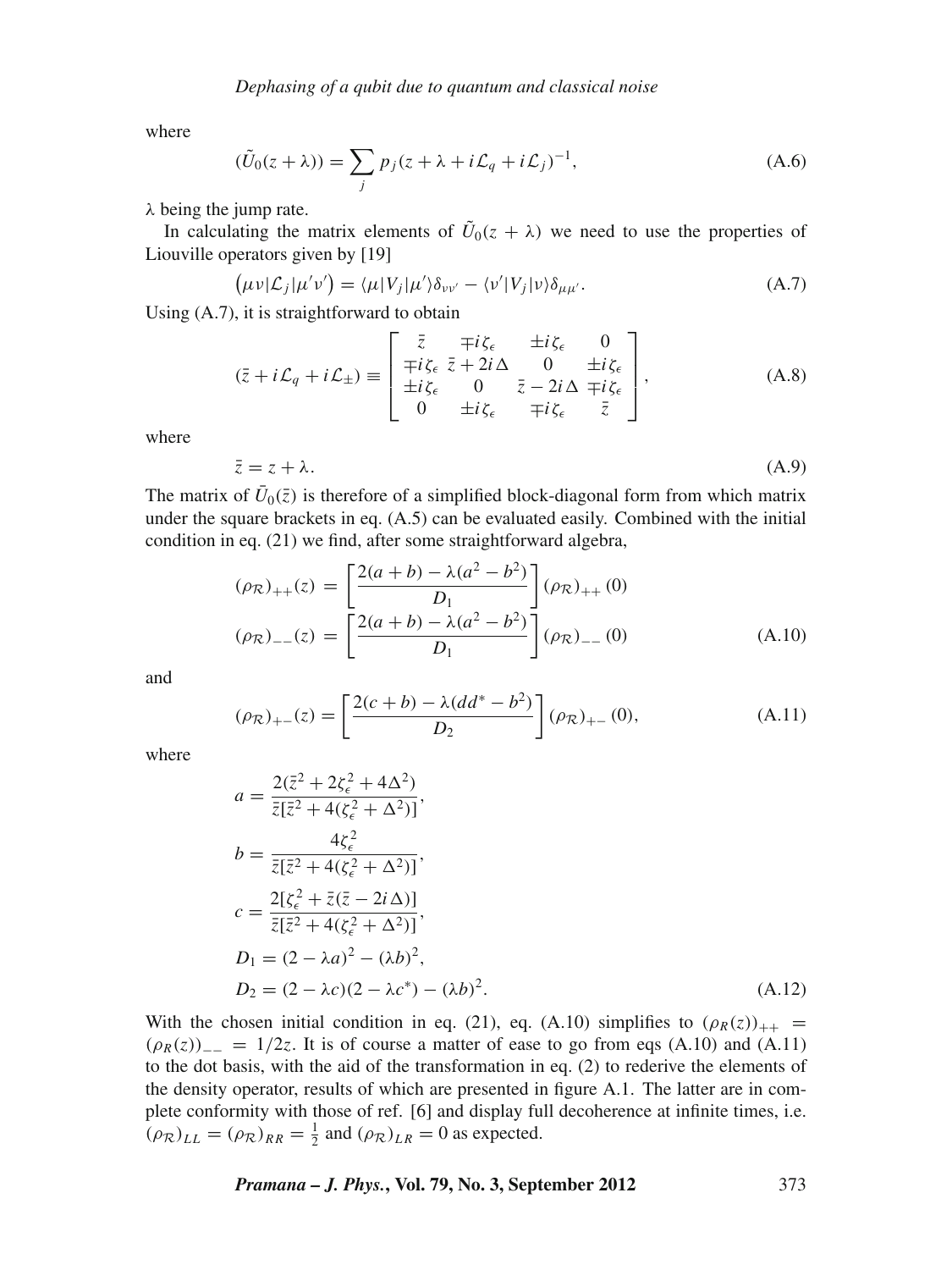

**Figure A.1.**  $(\rho_{\mathcal{R}})_{LL}(t)$  (solid line),  $(\rho_{\mathcal{R}})_{RR}(t)$  (dashed line) and Im[ $(\rho_{\mathcal{R}})_{LR}(t)$ ] (dotted line) are plotted vs. time *t* for  $\Delta = 1$ ,  $\zeta_{\epsilon} = 1.5$  and  $\lambda = 0.5$ .

#### A.2 *Fluctuation in hopping* ( $\zeta_{\epsilon} = 0$ ) *under telegraph process*

The relevant stochastic Hamiltonian is now given by (see eq. (6))

$$
\mathcal{H}_s(t) = \Delta \sigma_z + \eta(t) \zeta_{\Delta} \sigma_z. \tag{A.13}
$$

In this case the fluctuating part of the Hamiltonian commutes with the system part of the Hamiltonian, a case which has received attention recently [12]. In this case now there is no energy transfer between the system and the bath, allowing for partial decoherence (see §4). In this case the calculations are simpler than in §A.1 as the matrix of  $\bar{U}_0(\bar{z})$  is diagonal in the  $\sigma_z$  representation. Therefore, the diagonal elements of  $\rho_R(z)$  do not evolve at all from their initial values of one-half whereas the off-diagonal element becomes zero. The above formalism is general and is valid for any kind of environment, as long as the commutator of the system Hamiltonian and the interaction Hamiltonian are zero. As shown in the cases of classical and quantum noises (figures 5 and 6), the



**Figure A.2.**  $(\rho_R(z))_{LL}(t)$  (solid line),  $(\rho_R(z))_{RR}(t)$  (dashed line) and  $[(\rho_R(z))_{LR}(t)]$  (dotted line) are plotted as a function of time *t* for  $\Delta = 1$ ,  $\zeta_{\Delta} = 1.5$  and  $\lambda = 0.5$ .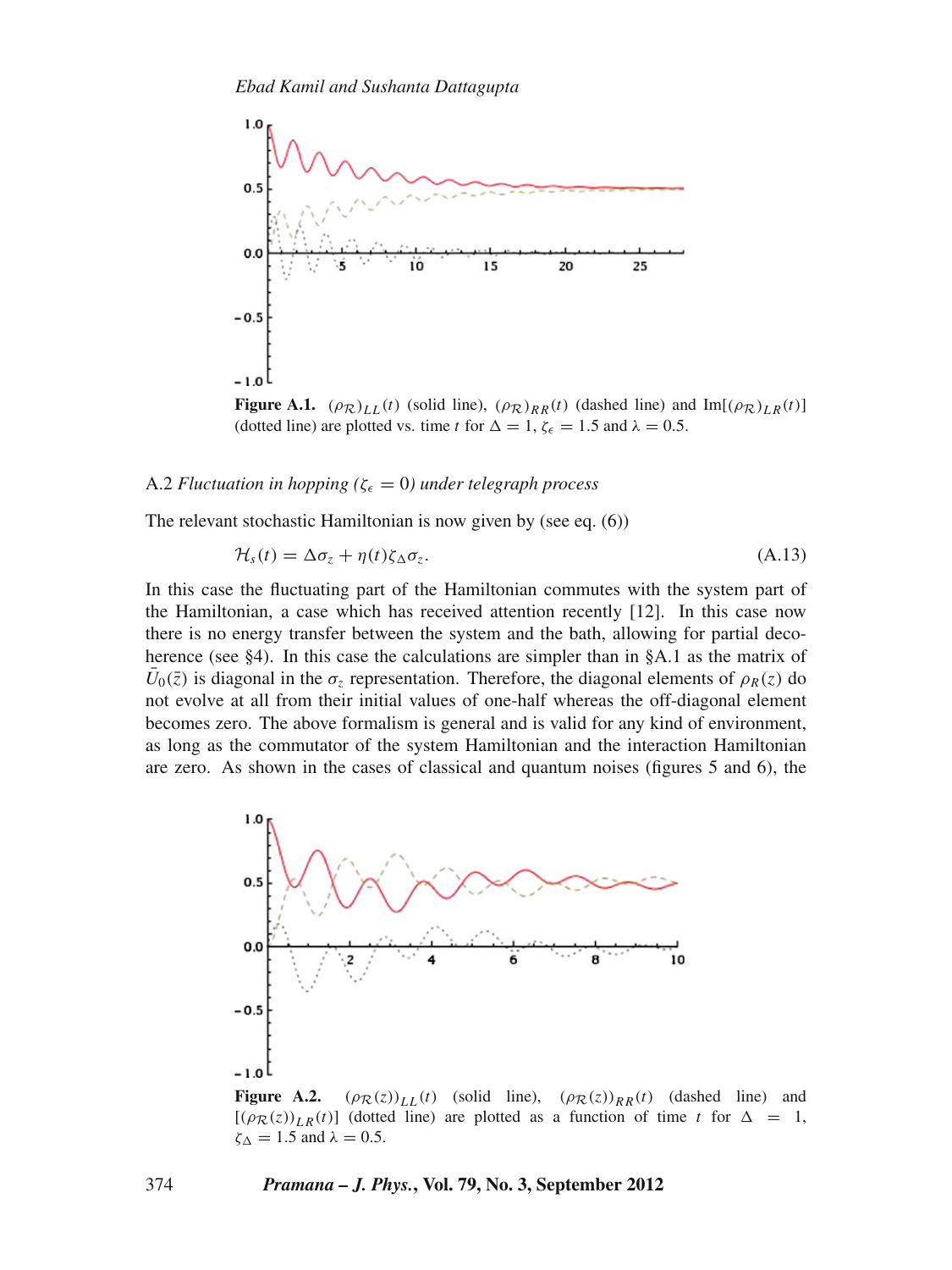imaginary and real parts of  $(\rho_R)_{+-}(t) \to 0$  as  $t \to \infty$ , whereas the populations of bonding and antibonding states stay constant, as is evident from eq. (43). Thus, in general, the off-diagonal elements of the density matrix (in  $|L\rangle$  and  $|R\rangle$  basis) approach limiting values, emphasizing that the asymptotic state is not a fully mixed state:

$$
(\rho_{\mathcal{R}}(z))_{+-} = \frac{1}{2} \left[ z + 2i\,\Delta + \frac{4\zeta_{\Delta}^2}{\bar{z} + 2i\,\Delta} \right]^{-1}.
$$
 (A.14)

The time dependence of the off-diagonal term  $(\rho_R(z))_{+-}(t)$  is obtained from the inverse Laplace transform of  $(\rho_{\mathcal{R}}(z))_{+-}(z)$  to yield, for  $\lambda > 4\zeta_{\Delta}$ ,

$$
|(\rho_{\mathcal{R}}(z))_{+-}(t)| = \frac{1}{4\sqrt{\lambda^2 - 16\zeta_{\Delta}^2}} \Biggl[ \Biggl( \sqrt{\lambda^2 - 16\zeta_{\Delta}^2} - \lambda \Biggr) e^{\left(-\frac{1}{2}(\sqrt{\lambda^2 - 16\zeta_{\Delta}^2} + \lambda)t\right)} + \Biggl( \sqrt{\lambda^2 - 16\zeta_{\Delta}^2} + \lambda \Biggr) e^{\left(-\frac{1}{2}(\lambda - \sqrt{\lambda^2 - 16\zeta_{\Delta}^2})t\right)} \Biggr],
$$
 (A.15)

This expression coincides with the one derived by Itakura and Tokura [6] following an elaborate Dyson series-type time-domain treatment. The off-diagonal term initially follows a Gaussian decay,  $|(\rho_R(z))_{+-}(t)| \sim \frac{1}{2} \exp\{-2\zeta_\Delta^2 t^2\}$ , discussed in [6], and it becomes exponential in the long-time regime. The time constant appearing in the exponential decay is referred to as  $T_2$  following the NMR literature [4], turning out to be  $T_2 = 1/\sqrt{|\lambda^2 - 16\zeta_\Delta^2|}$  for  $\zeta_\Delta \ll \lambda$ . Transforming to the dot basis the behaviour of the elements of the density operator is exhibited in figure A.2.

# **References**

- [1] C Bennett, *Phys. Today* **48**, 24 (1995) D P DiVincenzo, *Science* **270**, 255 (1995) A M Steane, *Rep. Prog. Phys.* **61**, 117 (1998)
- [2] D Loss and D P DiVincenzo, *Phys. Re*v*.* **A57**, 120 (1998) T Tanamoto, *Phys. Re*v*.* **A61**, 022305 (2000)
- [3] Y Nakamura, Yu A Pashkin and J S Tsai, *Nature (London)* **398**, 786 (1999)
- [4] C P Slichter, *Principles of magnetic resonance* (Harper and Row, New York, 1963) A Abragam, *Principles of nuclear magnetism* (Oxford University Press, New York, 1961) L Allen and J H Eberly, *Optical resonance and two le*v*el atoms* (Dover Publications, New York, 1987)
- [5] R J Glauber, *J. Math. Phys.* **4**, 294 (1963)
- [6] T Itakura and Y Tokura, *Phys. Re*v*.* **B67**, 195320 (2003)
- [7] G Gordon, *J. Phys. B: At. Mol. Opt. Phys.* **42**, 223001 (2009) G Gordon, N Erez and G Kurizki, *J. Phys. B: At. Mol. Opt. Phys.* **40**, S75 (2007) G Gordon, G Kurizki and D A Lidar, *Phys. Re*v*. Lett.* **101**, 010403 (2008)
- [8] P Gaspard and S Jain, *Pramana J. Phys.* **48**, 503 (1997) S Jain, *Nucl. Phys.* **A673**, 423 (2000)
- [9] I Serban, M I Dykman and F K Wilhelm, *Phys. Re*v*.* **A81**, 022305 (2010)
- [10] A J Leggett, S Chakravarty, A T Dorsey, M P A Fischer, A Garg and W Zwerger, *Re*v*. Mod. Phys.* **59**, 1 (1987)